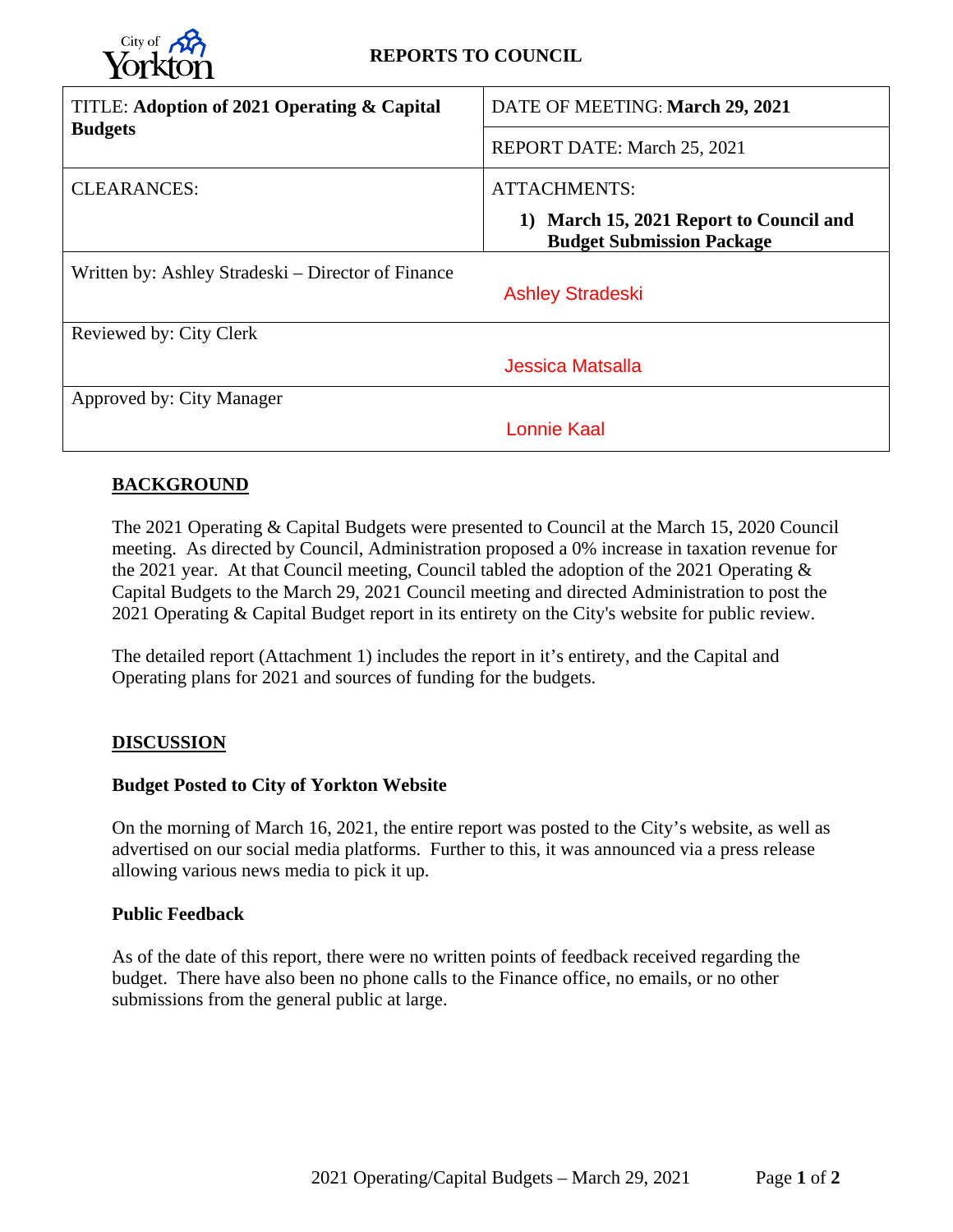### **OPTIONS**

- 1. That Council adopt the 2021 Operating & Capital Budget as presented.
- 2. That Council deny the adoption of the 2021 Operating & Capital Budget as presented for reasons provided by Council.
- 3. That Council provides other direction to Administration.

#### **RECOMMENDATION**

**That Council adopt the 2021 Operating & Capital Budget as presented.**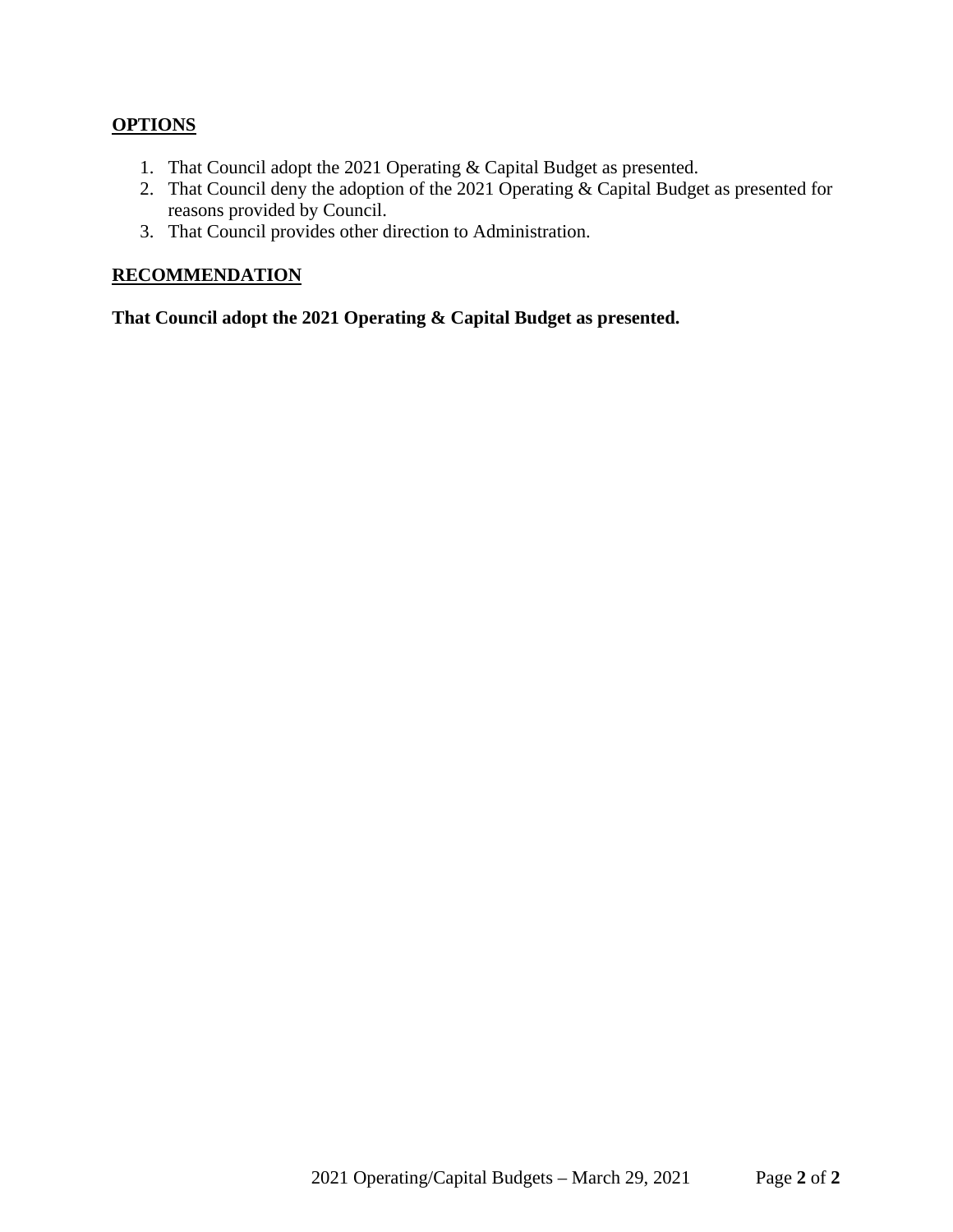

| City of $\mathcal{R}$<br><b>REPORTS TO COUNCIL</b> | <b>Attachment 1</b>                                                   |
|----------------------------------------------------|-----------------------------------------------------------------------|
| TITLE: 2021 Operating / Capital Budgets            | DATE OF MEETING: March 15, 2021                                       |
|                                                    | REPORT DATE: March 11, 2021                                           |
| <b>CLEARANCES:</b>                                 | <b>ATTACHMENTS:</b>                                                   |
|                                                    | 1) 2021 Budget Submission;                                            |
|                                                    | 2) 2021 Operating Budget;                                             |
|                                                    | 3) 2021 Capital Budget;                                               |
|                                                    | <b>Tax Revenue and Departmental Expense</b><br>4)<br><b>Pie Chart</b> |
| Written by: Ashley Stradeski – Director of Finance | <b>Ashley Stradeski</b>                                               |
| Reviewed by: City Clerk                            | <b>Jessica Matsalla</b>                                               |
| Approved by: City Manager                          | <b>Lonnie Kaal</b>                                                    |

## **BACKGROUND**

Budget preparations were begun by the individual departments in September and October of last year. These were compiled, analyzed and adjusted through our cooperative process over October and November, and initially brought before Council at the Committee of the Whole meetings on November 30, December 2 and December 7, 2020, to present, discuss, and to seek direction from Council.

During these meetings, some options on more time sensitive decisions related to service levels were presented and decided upon, as well as targets for budget and tax increases were set. Council gave direction to present a budget with no change in taxation levels from prior year (2020), and we set out with this goal in mind.

On January 18, 2021 we brought forth a draft budget to the Committee of the Whole meeting that achieved a zero percent increase in taxation, with some changes in resources. This was discussed, and the need for further changes arose. These changes were brought to an in camera session at the last Council meeting on February 22, with direction from that to bring the adjusted budget to the next open Council meeting.

#### **DISCUSSION/ANALYSIS/IMPACT**

#### **Operating Budget – 2021**

Attachments 1 & 2 include the full budget summary, and the departmental operating budgets.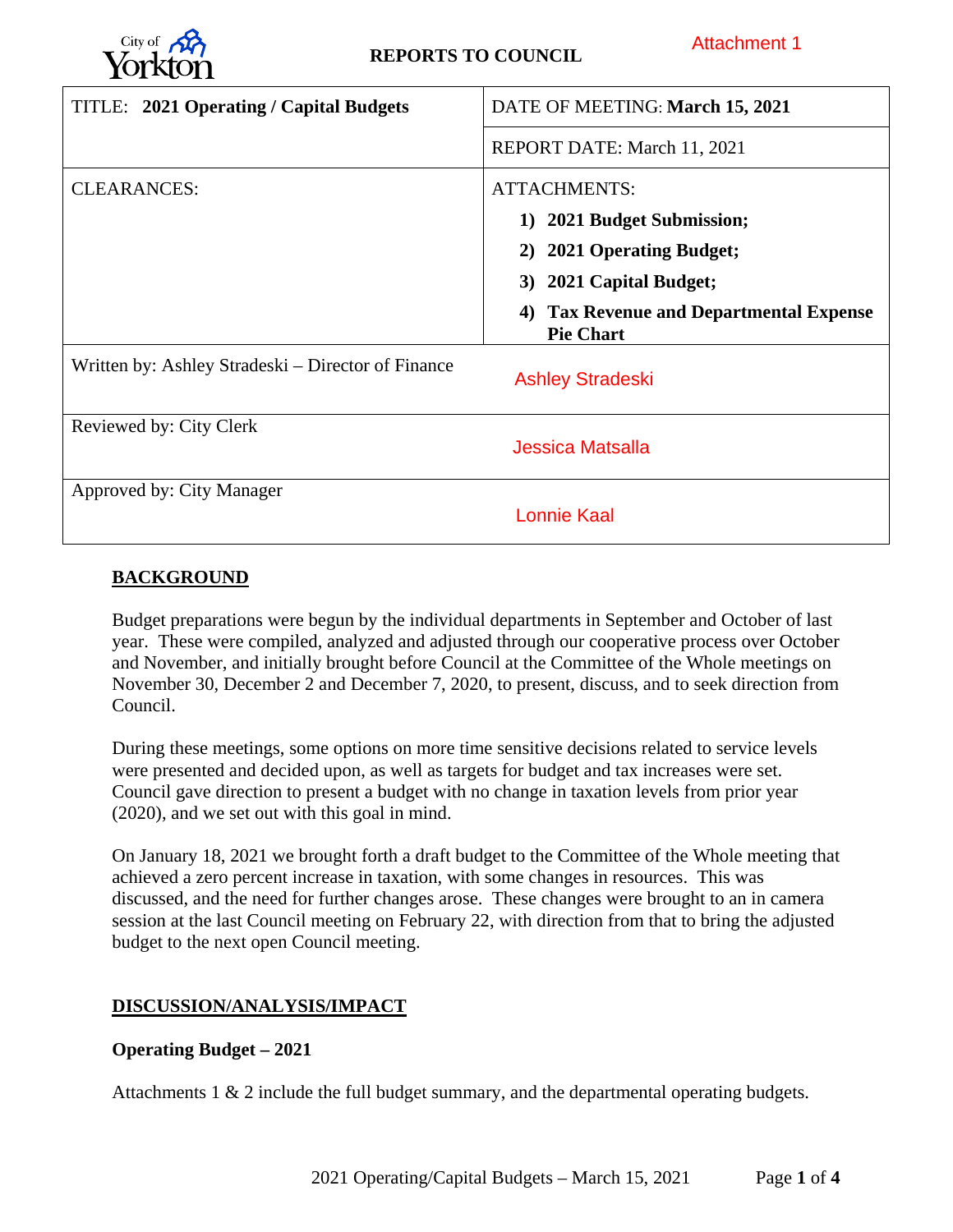The operating budget as presented does not require an increase in taxation in order to balance. There are operating increases and decreases in various departments, however there was a significant budgetary gap expected with relation to closed or reduced service facilities due to the COVID-19 pandemic.

Much of the gap from COVID-19 stems from reduced or eliminated revenues at our recreation facilities. While cost cutting has been undertaken to offset this as much as it can, certain fixed costs cannot be completely eliminated even if a facility is not open to the public. This is especially exacerbated when the facility is open at a reduced capacity – often many costs are at 100% where the revenues have decreased by 75% or more. An example of this is facilities such as the Gallagher Centre – utilities, insurance and other building costs don't go away even though there are fewer customers. Other areas that are hard hit are areas open to the public – increased cleaning and sanitation costs add significant costs.

Fortunately for us, relief was available from the Federal and Provincial Governments in the form of the COVID Safe Restart program which provided us with funding of \$975,000 to use to offset lost revenue and increased costs related to COVID-19.

The budget as presented includes utilization of just under \$350,000 of this funding to offset these decreased revenues and increased costs. Our goal was to rely as little as possible on this funding, leaving the remaining amount to cover any other unforeseen deficits from COVID-19. Leaving just shy of 2/3 of this money available at this time allows us some flexibility to apply it to any unusual losses we may occur, or if revenue projections or cost increases from COVID-19 are worse than anticipated.

In order to achieve a zero percent increase in taxation, other changes had to be made as well. Inflation affects our spending as it does any individual or organization, and thus many of our costs increase annually. This can include utilities, wage contracts, cost of supplies and all other inputs to perform the services the City provides.

To offset these cost increases, reductions in spending had to be considered. Our goal was to find cost reductions that had the least impact to service levels to the general public. Some full-time positions as well as numerous part-time positions were temporary furloughed with relation to services at our recreation facilities. Further, other staffing changes were made in areas where efficiencies could be realized and in those divisions/functions that would have the least impact on the provision of services.

With regards to our Water Utility, this budget includes the previously approved 1% increase to water rates as well as the \$3 / month increase to the water base charge. This will offset increasing costs with replacing water lines, sewer lines, and meters.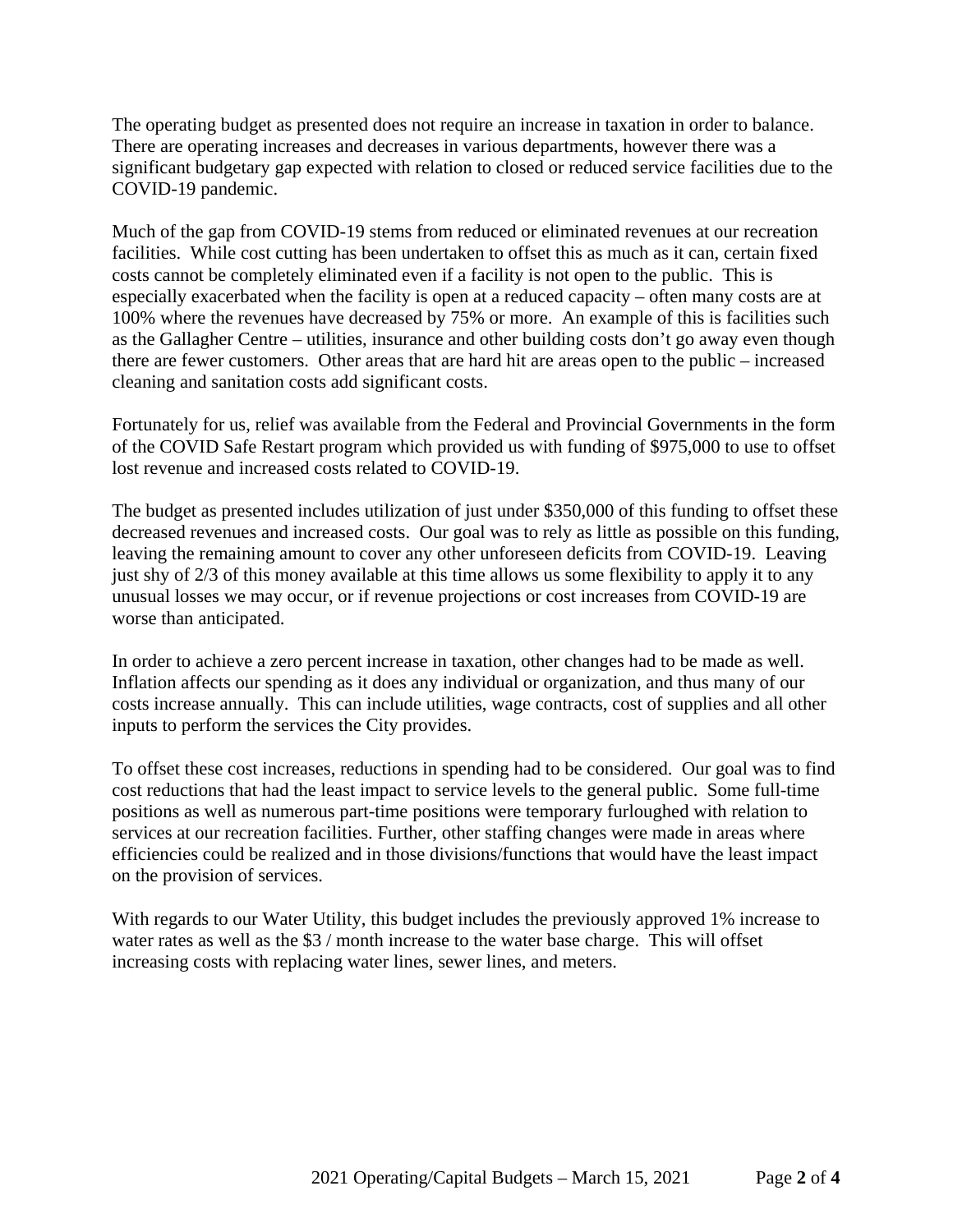#### **Capital Budget – 2021**

Attachment 3 to this report includes the 2021 Capital Budget. The first page is projects previously approved by Council as part of the two year Capital Budget last year. While this does not represent a two-year capital budget, we are recommending that a 2022 Capital Budget be passed in the near future in order to begin planning on larger projects, which typically require a lead time of half a year or more for engineering and design.

There are some added projects for 2021 which were not on the original 2021 capital budget, and these are funded from reserves and do not require an increase in taxation to achieve. The new projects include some projects approved throughout the year by Council, such as the Grandstand and the Brick Mill, as well as upgrades to some of our water wells and Landfill.

The Capital Budget is prepared using \$4,390,000 of funding from tax revenue, the same as in prior years and thus does not have an increase in capital spending and does not require an increase in existing taxation to fund.

Note that this is a pause on our planned 1% increase annually in taxes to fund capital projects; we recognize that Council is sensitive to this with regards to the current climate and uncertainty with COVID-19, and have thus prepared a budget with no increases.

We recommend that further increases to capital budget be considered in future years, as the City has a large amount of aging infrastructure and our annual capital spending is nowhere near enough to have reasonable replacement cycles (we refer to this spending gap as the "infrastructure deficit".) For example, our road replacement cycle at current spend is close to 100 years, and much of our water and sewer network is well over 100 years as a replacement cycle at current capital spending amounts. Every year we have an infrastructure deficit, we fall farther behind and the burden to "catch up" is going to be that much more.

#### **FINANCIAL IMPLICATIONS**

This budget, as presented, represents a zero percent increase in taxation for the City while maintaining a balanced budget, which is required of us as a municipality. There is a small projected surplus of \$3,100.

We have managed to find efficiencies to keep our operating tax increase at zero percent. Including the past four years as well as this proposed budget, our five year average operating tax increase is 1.2% which is below inflation, meaning efficiencies and savings are being found on an annual basis to offset inflationary increases.

This budget will result in no overall increase in taxation for the City – while this means the City won't be raising its rates to collect more tax, it does **not** mean that individual property owners won't see changes to their taxes. It is a revaluation year for property assessments, and with this it is likely that there will be some fluctuation in the value of nearly every property within the City.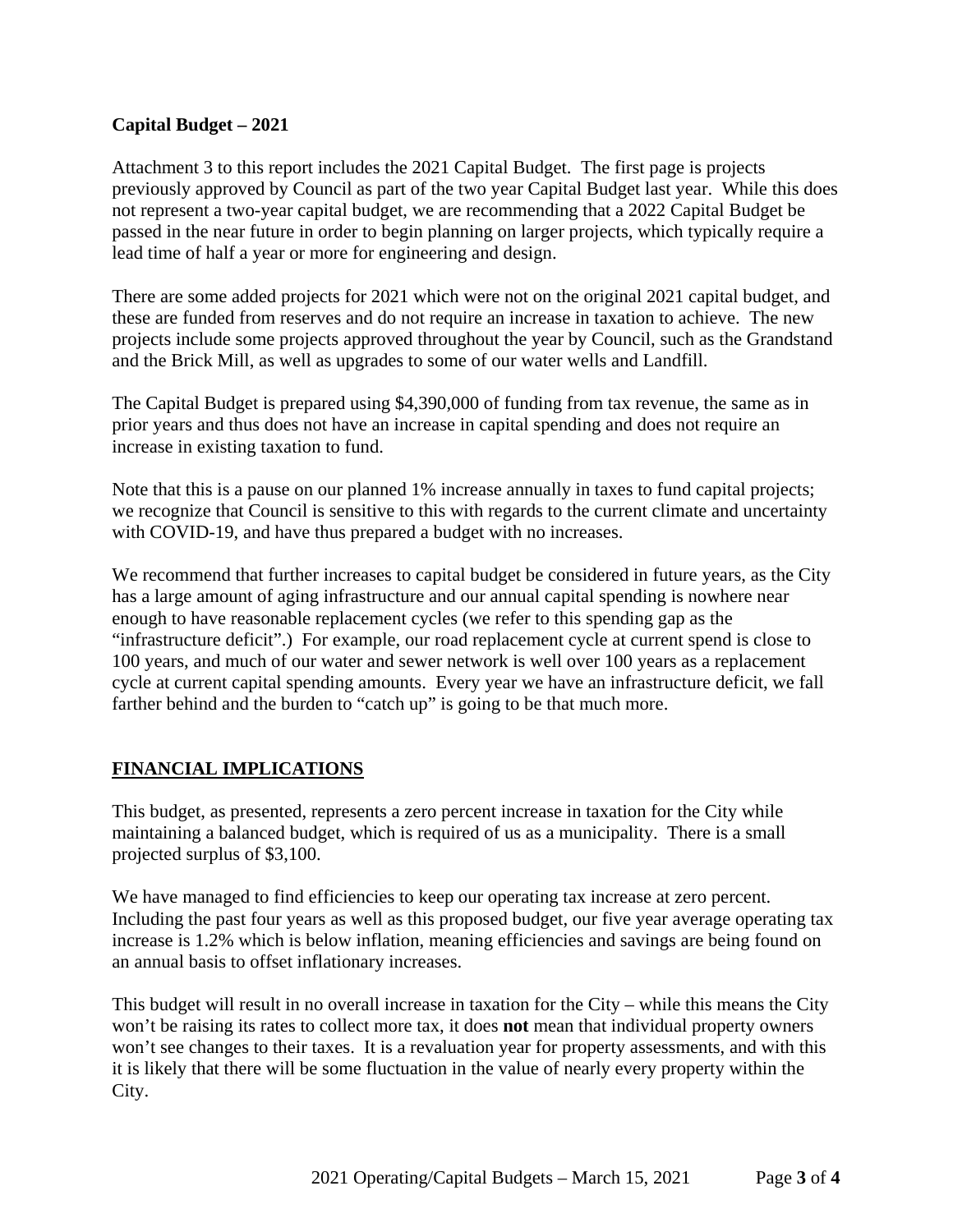While we still collect the same amount of taxation dollars, the value of the properties determine how much each individual property will be taxed to achieve this total. Some will go up in value, some will go down, and where any property sits within relation to the value of other properties can affect how much is paid.

As typically happens during a revaluation, there will likely be a third of properties that see some form of decrease in what they pay, a third that won't see much change at all, and a third that see an increase – all dependent on values. How tax collection will be distributed, which we refer to as Tax Policy, will be discussed at a future meeting with Council.

#### **COMMUNICATION PLAN**

As has been our practice, the package included with this report will be made public on our website subject to Council's approval tonight. This will allow a period until the next Council meeting for feedback to be collected on our website or by direct communication with us at the City.

#### **OPTIONS**

- 1. That Council direct Administration to publish the 2021 Operating and Capital Budget report in its entirety on the City's website for public review, and further that Administration bring a subsequent budget report to the March 29, 2021 Council Meeting for adoption.
- 2. Other direction as Council deems appropriate.

#### **RECOMMENDATION**

That Council direct Administration to publish the 2021 Operating and Capital Budget report in its entirety on the City's website for public review, and further that Administration bring a subsequent budget report to the March 29, 2021 Council Meeting for adoption.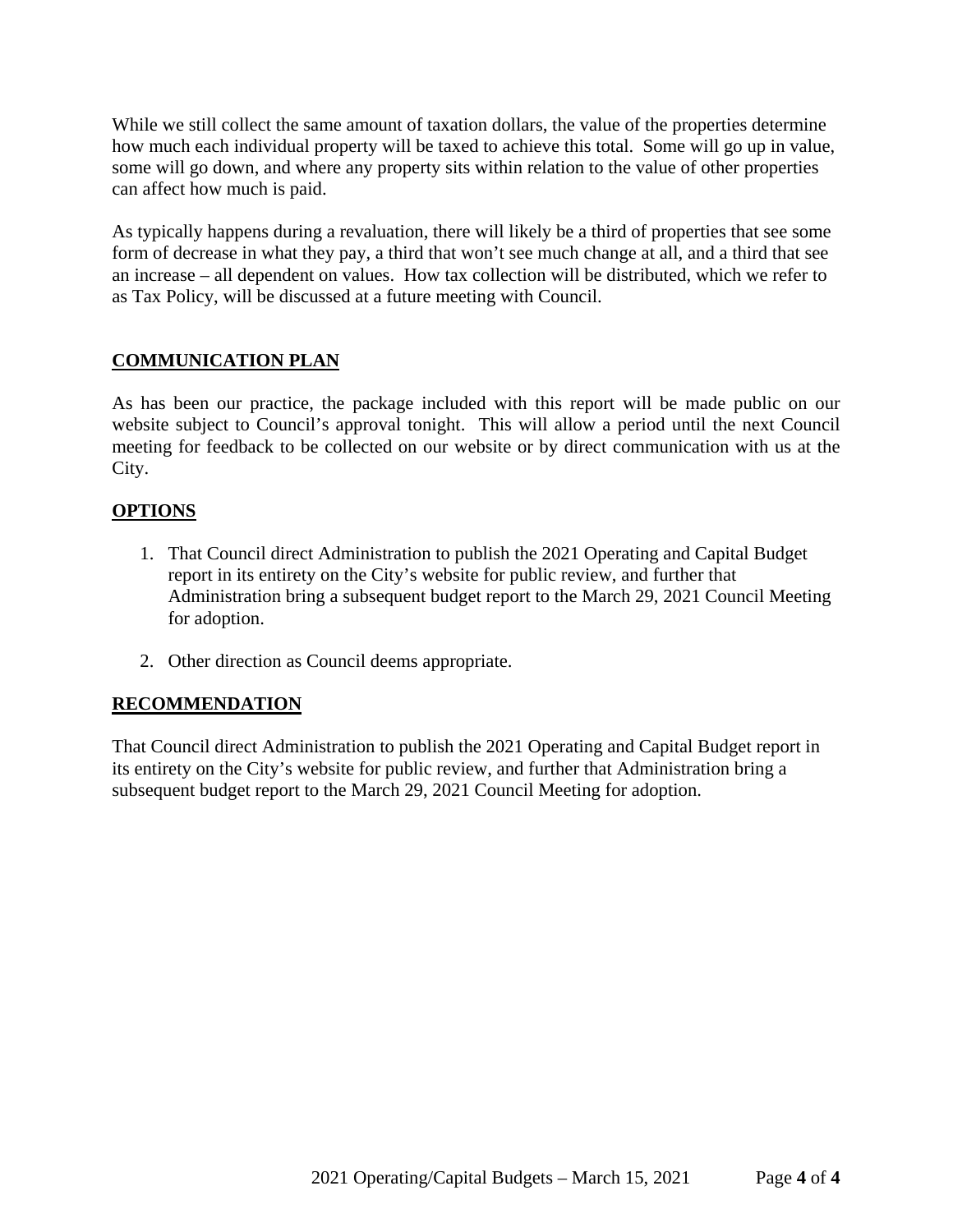#### **CITY OF YORKTON BUDGET SUBMISSION ORIGINAL FOR THE YEAR ENDED DECEMBER 31, 2021**

## Attachment 1

|                                                                      | Actual<br>2019          | <b>Budget</b><br>2020   | <b>Budget</b><br>2021   | \$<br>Change   | %<br>Change       |
|----------------------------------------------------------------------|-------------------------|-------------------------|-------------------------|----------------|-------------------|
| Revenue<br>Taxes including GIL                                       | 24,182,836              | 25,007,000              | 25,007,000              | 0              | 0.00%             |
| <b>Tax Growth</b>                                                    |                         |                         | 271,017                 | 271,017        | 1.08%             |
| Increase to Taxes                                                    |                         |                         |                         | 0              | 0.00%             |
| Increase for Capital<br><b>Total Taxes</b>                           | 24,182,836              | 25,007,000              | 25,278,017              | 0              | 0.00%             |
| <b>BID Levy</b>                                                      | (110, 019)              | (114,000)               | (113,000)               | 1,000          | $-0.88%$          |
| Interest and Tax Incentives                                          | 984,433                 | 352,000                 | 335,075                 | (16, 925)      | $-4.81%$          |
| Surcharges                                                           | 3,019,405               | 2,950,000               | 3,130,000               | 180,000        | 6.10%             |
| Municipal Operating Grant<br><b>Total Revenue</b>                    | 2,978,483<br>31,055,139 | 3,283,000<br>31,478,000 | 3,241,590<br>31,871,682 | (41, 410)      | $-1.26%$          |
|                                                                      |                         |                         |                         |                |                   |
| <b>Net Departmental Expenses</b>                                     |                         |                         |                         |                |                   |
| General                                                              |                         |                         |                         |                |                   |
| <b>YBID Grant</b><br>Legislative/Council                             | 100,000<br>643,354      | 100,000<br>664,975      | 100,000<br>687,662      | 0<br>22,687    | 0.00%<br>3.41%    |
| Admin                                                                | 2,980,014               | 3,078,398               | 3,052,289               | (26, 109)      | $-0.85%$          |
| <b>Bylaw Control</b>                                                 | 257,621                 | 251,281                 | 216,082                 | (35, 199)      | $-14.01%$         |
| <b>Total General</b>                                                 | 3,980,988               | 4,094,654               | 4,056,032               |                |                   |
| <b>Protective Services</b>                                           |                         |                         |                         |                |                   |
| Fire                                                                 | 2,692,598               | 2,580,970               | 2,711,172               | 130,202        | 5.04%             |
| <b>RCMP</b>                                                          | 4,247,612               | 4,404,729               | 4,556,235               | 151,506        | 3.44%             |
| <b>Total Protective Services</b>                                     | 6,940,210               | 6,985,699               | 7,267,407               |                |                   |
| <b>Community Development Parks &amp; Recreation</b>                  |                         |                         |                         |                |                   |
| Cemetery                                                             | 70,800                  | 52,580                  | 54,636                  | 2,056          | 3.91%             |
| Deer Park<br>Library                                                 | 299,665<br>584,116      | 255,500<br>579,075      | 259,695<br>584,075      | 4,195<br>5,000 | 1.64%<br>0.86%    |
| Leisure Services - Admin & Programs                                  | 457,213                 | 472,627                 | 474,234                 | 1,607          | 0.34%             |
| Leisure Services - Facilities                                        | 385,485                 | 433,150                 | 442,372                 | 9,222          | 2.13%             |
| Leisure Services - Outdoor & Parks                                   | 1,457,893               | 1,574,984               | 1,595,653               | 20,669         | 1.31%             |
| Transit<br><b>Total Community Development Parks &amp; Recreation</b> | 360,013<br>3,615,185    | 329,000<br>3,696,916    | 344,000<br>3,754,664    | 15,000         | 4.56%             |
|                                                                      |                         |                         |                         |                |                   |
| <b>Gallagher Centre</b>                                              |                         |                         |                         |                |                   |
| Gallagher Centre                                                     | 1,609,576               | 1,225,700               | 1,154,762               | (70, 938)      | $-5.79%$          |
| Waterpark<br><b>Total Gallagher Centre</b>                           | 813,238<br>2,422,813    | 725,420<br>1,951,120    | 725,720<br>1,880,482    | 300            | 0.04%             |
|                                                                      |                         |                         |                         |                |                   |
| <b>Engineering &amp; Asset Management</b>                            |                         |                         |                         |                |                   |
| Engineering & Asset Management                                       | 720,534                 | 736,016                 | 762,192                 | 26,176         | 3.56%             |
| <b>Facilities</b><br>Fleet                                           | 255,370<br>0            | 204,709<br>0            | 199,229<br>0            | (5,480)<br>0   | $-2.68%$<br>0.00% |
| Traffic Control, Street Lighting & Special Events                    | 700,595                 | 625,931                 | 636,335                 | 10,404         | 1.66%             |
| <b>Total Engineering &amp; Asset Management</b>                      | 1,676,498               | 1,566,656               | 1,597,756               |                |                   |
| Planning, Building & Development                                     |                         |                         |                         |                |                   |
| Planning & Building Services                                         | 258,188                 | 301,330                 | 322,291                 | 20,961         | 6.96%             |
| Economic Development                                                 | 321,060                 | 362,931                 | 361,660                 | (1, 271)       | $-0.35%$          |
| Airport                                                              | 91,891                  | 131,731                 | 162,131                 | 30,400         | 23.08%            |
| <b>Total Planning, Building &amp; Development</b>                    | 671,138                 | 795,992                 | 846,082                 |                |                   |
| <b>Public Works</b>                                                  | 4,017,807               | 4,298,550               | 4,379,272               | 80,722         | 1.88%             |
|                                                                      |                         |                         |                         |                |                   |
| <b>Environmental Services</b><br>Landfill/Garbage                    | 0                       | 0                       | $\mathbf 0$             | 0              | 0.00%             |
| <b>Residential Garbage</b>                                           | $\mathbf 0$             | $\pmb{0}$               | $\mathbf 0$             | (0)            | 0.00%             |
| Water & Sewer                                                        | 0                       | $\mathbf 0$             | 0                       | 0              | 0.00%             |
| <b>Total Environmental Services</b>                                  | 0                       | $\mathbf{0}$            | $\blacksquare$          |                |                   |
| <b>Total Net Departmental Expenses</b>                               | 23,324,640              | 23,389,587              | 23,781,696              | 1.65%          |                   |
|                                                                      |                         |                         |                         |                |                   |
| Capital, Debt & Reserve Expenditures                                 |                         |                         |                         |                |                   |
| Capital<br><b>Capital Expenditures</b>                               | 4,085,002               | 4,390,000               | 4,390,000               | 0              | 0.00%             |
| New Deals Gas Tax Grant                                              | (1,478,667)             | (980, 879)              | (980, 879)              | 0              | 0.00%             |
| <b>Total Capital</b>                                                 | 2,606,335               | 3,409,121               | 3,409,121               |                |                   |
| Debt                                                                 |                         |                         |                         |                |                   |
| GC / Recreation Levy                                                 | 1,148,904               | 1,151,254               | 1,151,254               | 0              | 0.00%             |
| Dracup                                                               | 695,664                 | 696,198                 | 696,198                 | 0              | 0.00%             |
| Fire Hall                                                            | 639,213                 | 648,789                 | 648,789                 | 0              | 0.00%             |
| <b>City Operations Center</b>                                        | 1,257,523               | 1,476,523               | 1,476,523               |                |                   |
| <b>Total Debt</b>                                                    | 3,741,304               | 3,972,764               | 3,972,764               |                |                   |
| <b>Reserve Allocation</b>                                            | 705,000                 | 705,000                 | 705,000                 | 0              | 0.00%             |
|                                                                      |                         |                         |                         |                |                   |
| <b>Total Capital, Debt &amp; Reserve Expenditures</b>                | 7,052,639               | 8,086,885               | 8,086,885               |                |                   |
| <b>NET OPERATING &amp; CAPITAL BUDGET</b>                            | 677,860                 | 1,528                   | 3,100                   |                |                   |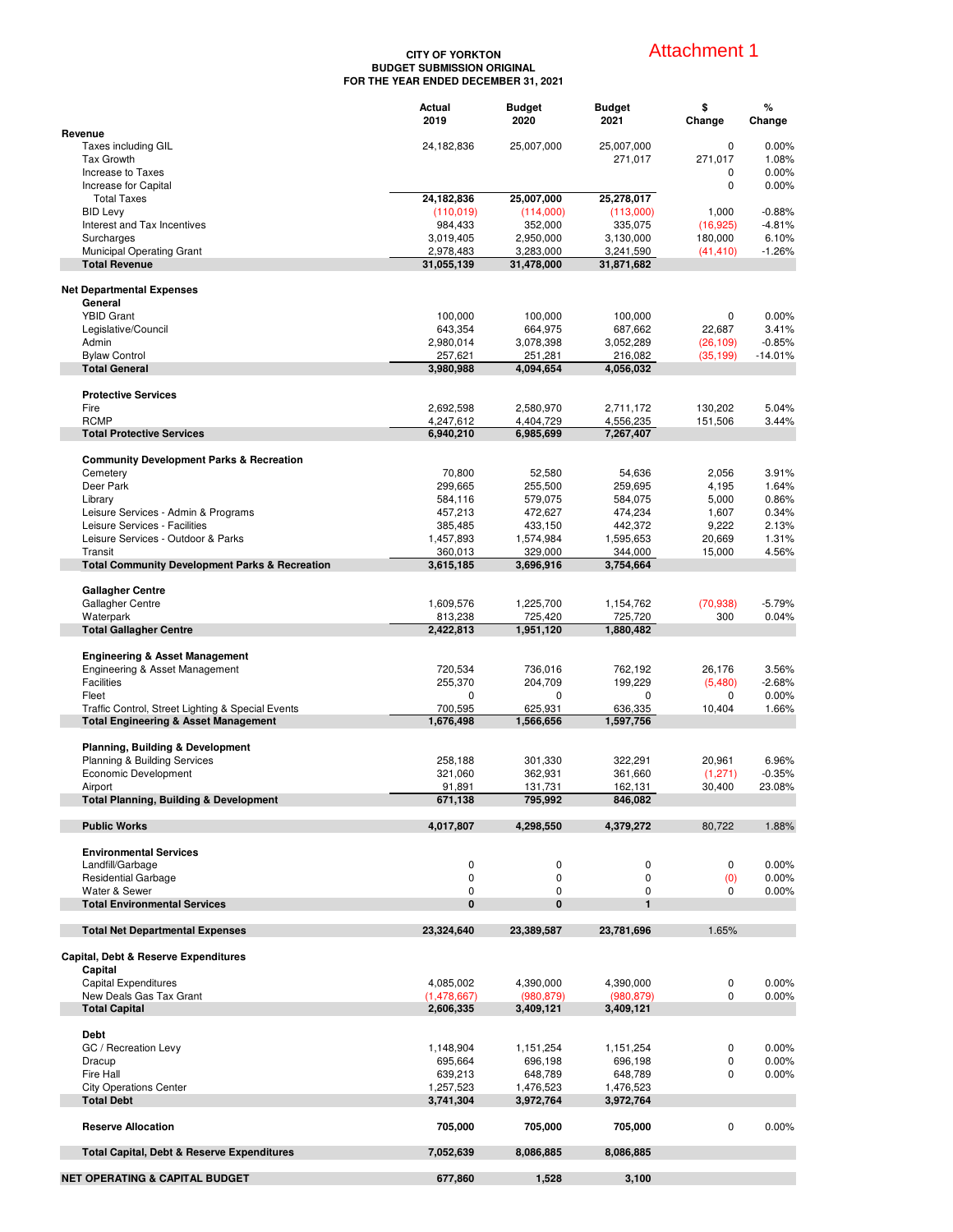#### **City of Yorkton 2020 Operating Budget For the Year Ending December 31, 2021**

## Attachment 2

|                                                      | Actual<br>2019 | <b>Budget</b><br>2020 | <b>Budget</b><br>2021 | \$<br>Change | %<br>Change |
|------------------------------------------------------|----------------|-----------------------|-----------------------|--------------|-------------|
| <b>Revenues</b>                                      |                |                       |                       |              |             |
| General Revenue                                      | 31,055,139     | 31,478,000            | 31,871,682            | 393,682      | 1.25%       |
| Administrative                                       | 195,861        | 138,000               | 211,650               | 73,650       | 53.37%      |
| Fire                                                 | 402,545        | 395,500               | 415,500               | 20,000       | 5.06%       |
| <b>RCMP</b>                                          | 606,559        | 601,190               | 611,197               | 10,007       | 1.66%       |
| Cemetary                                             | 135,824        | 134,000               | 155,000               | 21,000       | 15.67%      |
| Deer Park                                            | 554,975        | 549,700               | 576,700               | 27,000       | 4.91%       |
| Library                                              | 26,589         | 27,000                | 27,000                | 0            | 0.00%       |
| <b>CDPR</b>                                          | 747,936        | 790,594               | 780,194               | (10, 400)    | $-1.32%$    |
| Gallagher Centre                                     | 1,721,233      | 1,998,500             | 1,269,060             | (729, 440)   | $-36.50%$   |
| Engineering & Asset Management                       | 2,456,782      | 1,923,730             | 1,990,278             | 66,548       | 3.46%       |
| Planning, Building & Development                     | 288,820        | 337,869               | 317,469               | (20, 400)    | $-6.04%$    |
| Public Works                                         | 239,263        | 198,000               | 211,000               | 13,000       | 6.57%       |
| Landfill                                             | 2,275,997      | 1,930,000             | 2,068,250             | 138,250      | 7.16%       |
| Recycling                                            | 709,728        | 728,629               | 728,629               | 0            | 0.00%       |
| <b>Residential Garbage</b>                           | 911,426        | 1,020,000             | 1,034,114             | 14,114       | 1.38%       |
| Water & Sewer                                        | 8,971,496      | 8,835,250             | 9,524,000             | 688,750      | 7.80%       |
|                                                      | 51,300,173     | 51,085,962            | 51,791,723            | 705,761      | 1.38%       |
|                                                      |                |                       |                       |              |             |
| <b>Expenses</b>                                      |                |                       |                       |              |             |
| Council                                              | 743,354        | 764,975               | 787,662               | 22,687       | 2.97%       |
| Administration                                       | 3,433,495      | 3,467,679             | 3,480,021             | 12,342       | 0.36%       |
| Fire                                                 | 3,095,142      | 2,976,470             | 3,126,672             | 150,202      | 5.05%       |
| <b>RCMP</b>                                          | 4,854,171      | 5,005,919             | 5,167,432             | 161,513      | 3.23%       |
| Cemetary                                             | 176,263        | 186,580               | 199,636               | 13,056       | 7.00%       |
| Deer Park                                            | 854,639        | 805,200               | 836,395               | 31,195       | 3.87%       |
| Library                                              | 610,705        | 606,075               | 611,075               | 5,000        | 0.82%       |
| <b>CDPR</b>                                          | 3,390,990      | 3,585,355             | 3,620,452             | 35,097       | 0.98%       |
| Gallagher Centre                                     | 4,111,546      | 3,914,620             | 3,114,542             | (800, 078)   | $-20.44%$   |
| Engineering                                          | 3,225,779      | 3,010,443             | 3,112,095             | 101,652      | 3.38%       |
| Planning, Building & Development                     | 874,959        | 1,208,861             | 1,118,551             | (90,310)     | $-7.47%$    |
| Public Works                                         | 4,447,870      | 4,496,550             | 4,590,272             | 93,722       | 2.08%       |
| Landfill                                             | 1,115,472      | 1,343,860             | 1,431,487             | 87,627       | 6.52%       |
| Recycling                                            | 564,184        | 520,000               | 535,000               | 15,000       | 2.88%       |
| <b>Residential Garbage</b>                           | 942,328        | 1,005,588             | 943,486               | (62, 102)    | $-6.18%$    |
| Water & Sewer                                        | 5,772,965      | 6,268,538             | 6,503,487             | 234,949      | 3.75%       |
|                                                      | 38,213,864     | 39,166,713            | 39,178,265            | 11,552       | 0.03%       |
| <b>Net Revenue over Expenses</b>                     | 13,086,309     | 11,919,249            | 12,613,457            | 694,209      |             |
| <b>Long Term Loan Payments</b>                       | (3,741,304)    | (3,972,764)           | (3,972,764)           | (0)          | 0.00%       |
| <b>Capital Expenditures</b>                          | (4,085,002)    | (4,390,000)           | (4,390,000)           | 0            | $0.00\%$    |
| <b>Capital Grant Revenue</b>                         | 1,478,667      | 980,879               | 980,879               | 0            | 0.00%       |
| <b>Transfer from other funds</b>                     | (30, 361)      | 0                     | $\Omega$              | $\Omega$     | 0.00%       |
| <b>Transfer from (to) Reserves</b>                   | (6,030,449)    | (4,535,836)           | (5,228,472)           | (692, 636)   | 15.27%      |
| <b>Net Operating &amp; Capital Surplus (Deficit)</b> | 677,860        | 1,528                 | 3,100                 | 1,573        |             |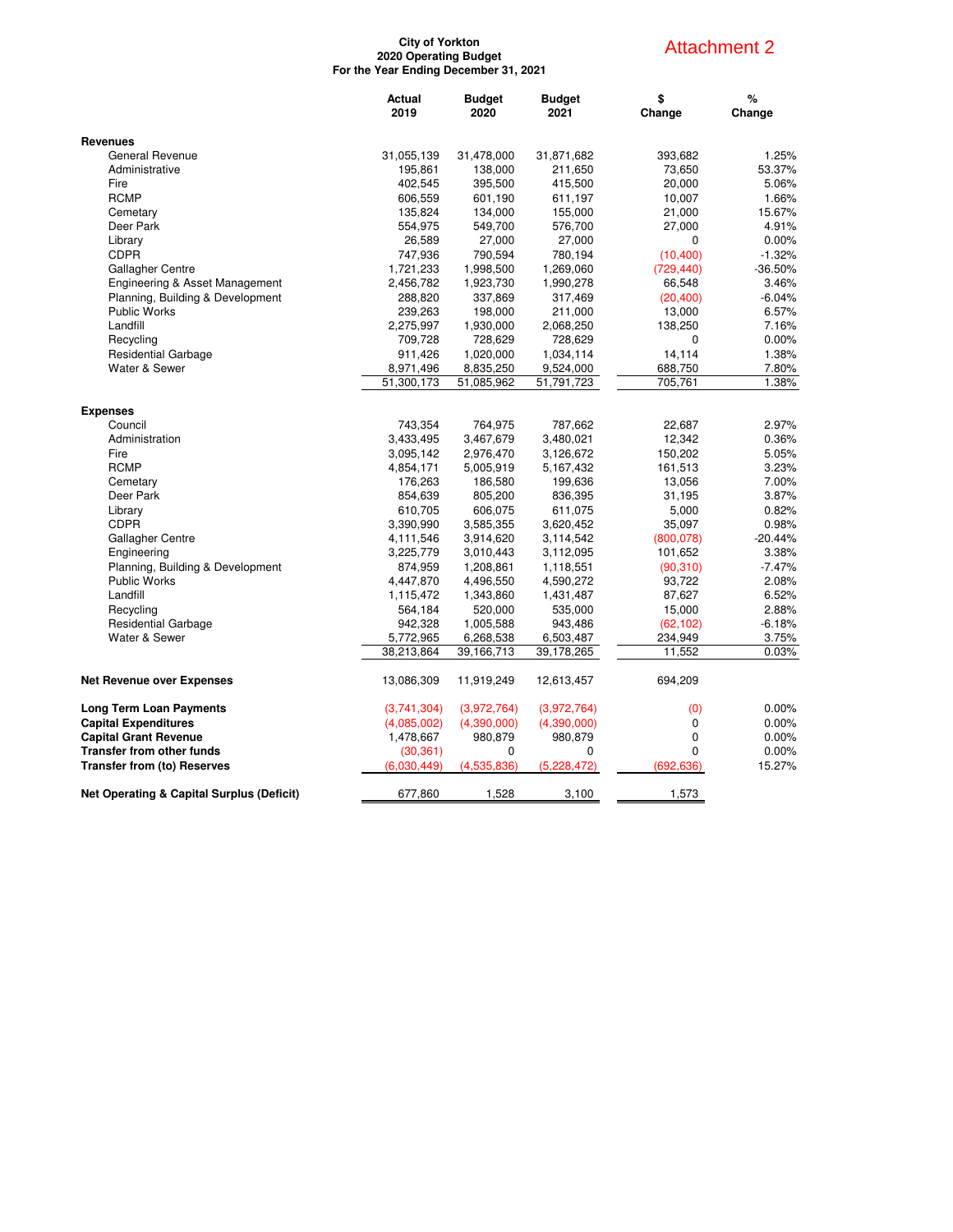# **City of Yorkton City Revenues For the Year Ending December 31, 2021**

|                                   | Actual<br>2019 | <b>Budget</b><br>2020 | <b>Budget</b><br>2021 | \$<br>Change | %<br>Change |
|-----------------------------------|----------------|-----------------------|-----------------------|--------------|-------------|
| Revenue                           |                |                       |                       |              |             |
| Taxes including Grants In Lieu    | 24,049,681     | 24,922,000            | 25,144,017            | 222.017      | 0.89%       |
| Tax Losses                        | (36, 440)      | (100,000)             | (100,000)             | 0            |             |
| Interest Income and Tax Penalties | 808,522        | 273,000               | 456.075               | 183.075      | 67.06%      |
| Crown Surcharges                  | 3,254,893      | 3.100.000             | 3,130,000             | 30,000       | 0.97%       |
| <b>Municipal Operating Grant</b>  | 2,978,483      | 3,283,000             | 3,241,590             | (41, 410)    | $-1.26%$    |
|                                   | 31,055,139     | 31,478,000            | 31,871,682            | 393,682      | 1.25%       |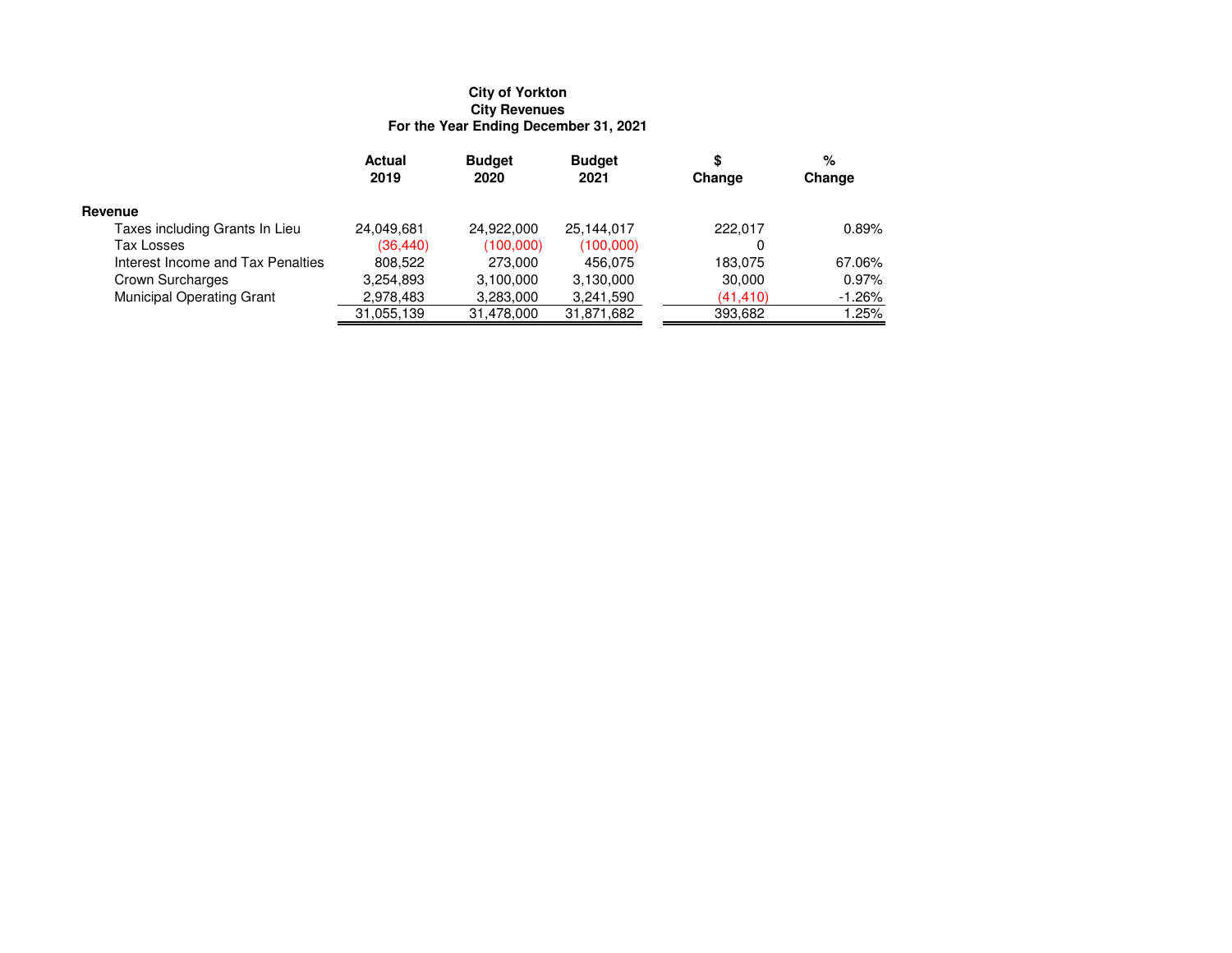# **City of YorktonLegislative Expenditures For the Year Ending December 31, 2021**

|                           | <b>Actual</b> | <b>Budget</b> | <b>Budget</b> | \$        | %          |
|---------------------------|---------------|---------------|---------------|-----------|------------|
|                           | 2019          | 2020          | 2021          | Change    | Change     |
| <b>Expenses</b>           |               |               |               |           |            |
| Council remuneration      | 266,814       | 261,025       | 261,248       | 223       | 0.09%      |
| City promotional          | 12,985        | 15,500        | 16,000        | 500       | 3.23%      |
| Office expense            | 68.499        | 70,030        | 73,999        | 3,969     | 5.67%      |
| Election expense          | 0             | 15,000        | 4,200         | (10, 800) | $-72.00\%$ |
| Receptions & recognitions | 6,000         | 7,000         | 7,000         | 0         | 0.00%      |
| Grants and donations      | 128.589       | 124.420       | 153,215       | 28,795    | 23.14%     |
| Facility rebates          | 160,468       | 172,000       | 172,000       | 0         | 0.00%      |
|                           | 643,354       | 664,975       | 687,662       | 22,687    | 3.41%      |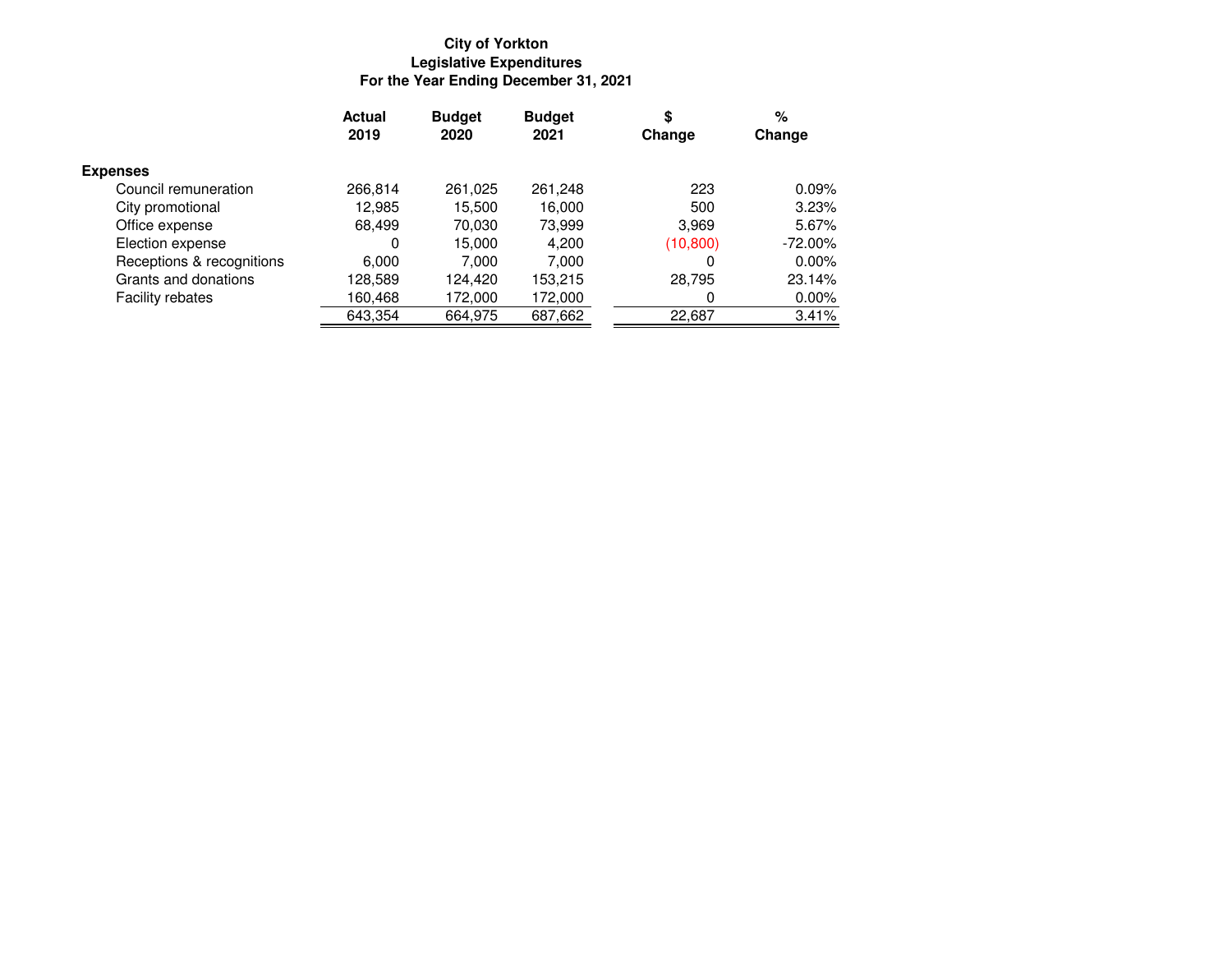# **City of YorktonCorporate Services Net Departmental Expenditures For the Year Ending December 31, 2021**

|                                  | <b>Actual</b><br>2019 | <b>Budget</b><br>2020 | <b>Budget</b><br>2021 | \$<br>Change | $\%$<br>Change |
|----------------------------------|-----------------------|-----------------------|-----------------------|--------------|----------------|
| <b>Revenues</b>                  |                       |                       |                       |              |                |
| Leased Land                      | 18,166                | 32,000                | 32,000                | 0            | $0.00\%$       |
| <b>Office Services</b>           | 72,972                | 7,500                 | 32,650                | 25,150       | 335.33%        |
| <b>Bylaw Services</b>            | 79,011                | 75,000                | 123,000               | 48,000       | 64.00%         |
| <b>Parking Fees</b>              | 25,711                | 23,500                | 24,000                | 500          | 2.13%          |
|                                  | 195,861               | 138.000               | 211,650               | 73,650       | 53.37%         |
| <b>Expenses</b>                  |                       |                       |                       |              |                |
| City Manager/City Clerk          | 722,261               | 653,641               | 590,217               | (63, 424)    | $-9.70%$       |
| Human Resources                  | 532,395               | 558,269               | 561,678               | 3,409        | 0.61%          |
| Finance/Information Technology   | 990,255               | 1,055,988             | 1,097,894             | 41,906       | 3.97%          |
| <b>City Administration</b>       | 811,236               | 844,000               | 859,150               | 15,150       | 1.80%          |
| <b>City Owned Property</b>       | 15,005                | 6,000                 | 8,000                 | 2,000        | 33.33%         |
| <b>Bylaw</b>                     | 326,199               | 308,481               | 327,802               | 19,321       | 6.26%          |
| Parking                          | 36,144                | 41,300                | 35,280                | (6,020)      | $-14.58%$      |
|                                  | 3,433,495             | 3,467,679             | 3,480,021             | 12,342       | $0.36\%$       |
| <b>Net Expenses over Revenue</b> | 3,237,634             | 3,329,679             | 3,268,371             | (61, 308)    | $-1.84%$       |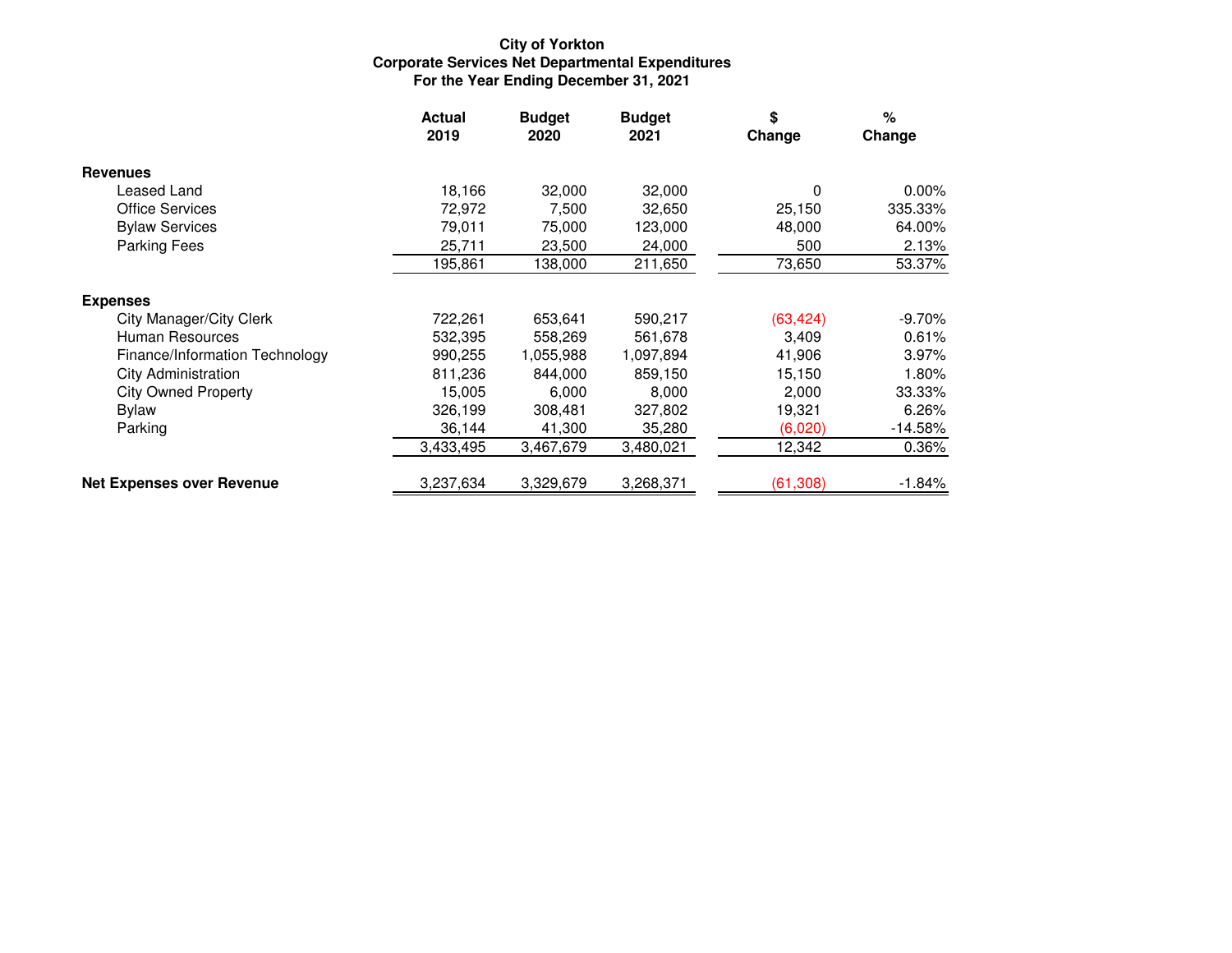# **City of YorktonFire Protective Services Net Departmental Expenditures For the Year Ending December 31, 2021**

|                                   | <b>Actual</b><br>2019 | <b>Budget</b><br>2020 | <b>Budget</b><br>2021 | \$<br>Change | $\%$<br>Change |
|-----------------------------------|-----------------------|-----------------------|-----------------------|--------------|----------------|
| <b>Revenues</b>                   |                       |                       |                       |              |                |
| <b>Fire Service Fees</b>          | 82,170                | 55,500                | 55,500                | 0            | $0.00\%$       |
| <b>Fire Service Agreements</b>    | 320,375               | 340,000               | 360,000               | 20,000       | 5.88%          |
|                                   | 402,545               | 395,500               | 415,500               | 20,000       | 5.06%          |
| <b>Expenses</b>                   |                       |                       |                       |              |                |
| Administration                    | 427.851               | 428,983               | 443,302               | 14,319       | 3.34%          |
| <b>Prevention &amp; Education</b> | 14,242                | 20,300                | 20,300                | 0            | $0.00\%$       |
| Operations & Suppression (IAFF)   | 2,183,652             | 2,072,842             | 2,217,374             | 144,532      | 6.97%          |
| Training                          | 12.343                | 39,000                | 39,000                | 0            | $0.00\%$       |
| Equipment                         | 309,517               | 302,820               | 292,820               | (10,000)     | $-3.30\%$      |
| Hall Maintenance                  | 98.659                | 88,390                | 89,490                | 1.100        | 1.24%          |
| <b>Emergency Measures</b>         | 48,878                | 24,135                | 24,385                | 250          | 1.04%          |
|                                   | 3,095,142             | 2,976,470             | 3,126,672             | 150,202      | 5.05%          |
| <b>Net Expenses over Revenue</b>  | 2,692,598             | 2,580,970             | 2,711,172             | 130,202      | 5.04%          |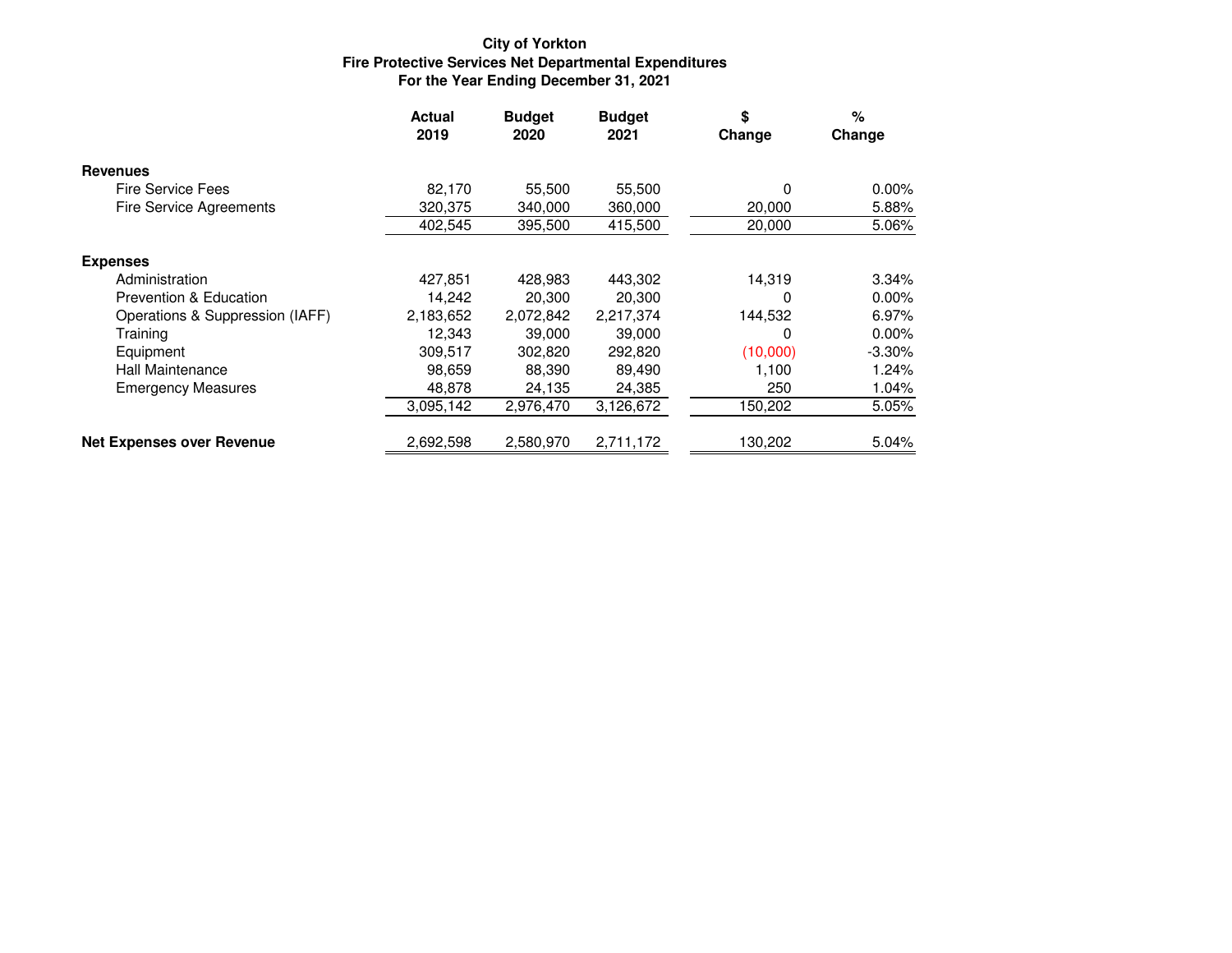# **RCMP Protective Services Net Departmental Expenditures For the Year Ending December 31, 2021**

|                                      | <b>Actual</b><br>2019 | <b>Budget</b><br>2020 | <b>Budget</b><br>2021 | \$<br>Change | %<br>Change |
|--------------------------------------|-----------------------|-----------------------|-----------------------|--------------|-------------|
| <b>Revenues</b>                      |                       |                       |                       |              |             |
| Court fines & criminal record checks | 222.471               | 210,000               | 220,000               | 10.000       | 4.76%       |
| Rent agreement                       | 54.089                | 61,190                | 61,197                |              | 0.01%       |
| <b>Provincial Government funding</b> | 330,000               | 330,000               | 330,000               |              | $0.00\%$    |
|                                      | 606,559               | 601,190               | 611,197               | 10,007       | 1.66%       |
| <b>Expenses</b>                      |                       |                       |                       |              |             |
| Administration                       | 1.044.382             | 880.919               | 892,432               | 11.513       | 1.31%       |
| <b>Federal Contract</b>              | 3,809,790             | 4,125,000             | 4,275,000             | 150,000      | 3.64%       |
|                                      | 4,854,171             | 5,005,919             | 5,167,432             | 161,513      | 3.23%       |
| <b>Net Expenses over Revenue</b>     | 4,247,612             | 4,404,729             | 4,556,235             | 151,506      | 3.44%       |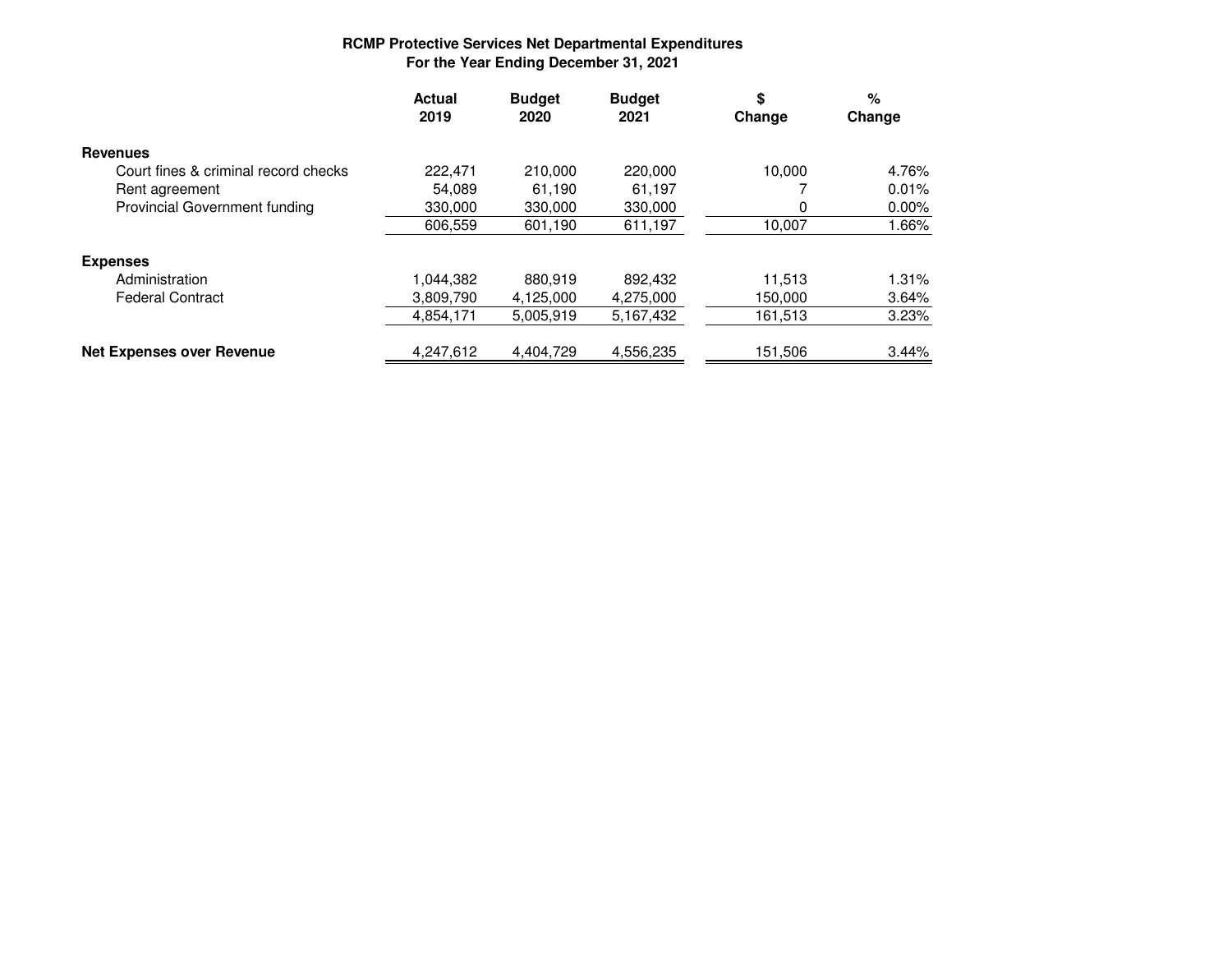# **City of Yorkton Cemetery Net Departmental Expenditures For the Year Ending December 31, 2021**

|                                  | <b>Actual</b><br>2019 | <b>Budget</b><br>2020 | <b>Budget</b><br>2021 | \$<br>Change | %<br>Change |
|----------------------------------|-----------------------|-----------------------|-----------------------|--------------|-------------|
| <b>Revenues</b>                  |                       |                       |                       |              |             |
| Sales, permits & fees            | 135,824               | 134,000               | 155,000               | 21,000       | 15.67%      |
|                                  | 135,824               | 134,000               | 155,000               | 21,000       | 15.67%      |
| <b>Expenses</b>                  |                       |                       |                       |              |             |
| Salaries & Benefits              | 77,982                | 94,000                | 98,000                | 4,000        | 4.26%       |
| <b>Utilities</b>                 | 5,413                 | 4,900                 | 12,300                | 7,400        | 151.02%     |
| Maintenance & Equipment          | 92,868                | 87,680                | 89,336                | 1,656        | 1.89%       |
|                                  | 176,263               | 186,580               | 199,636               | 13,056       | 7.00%       |
| <b>Net Expenses over Revenue</b> | 40,439                | 52,580                | 44,636                | (7, 944)     | $-15.11%$   |
| Transfer to / from Reserve       | 30,361                | 0                     | 10,000                | 10,000       | 100.00%     |
|                                  | 70.800                | 52.580                | 54,636                | 2,056        | 3.91%       |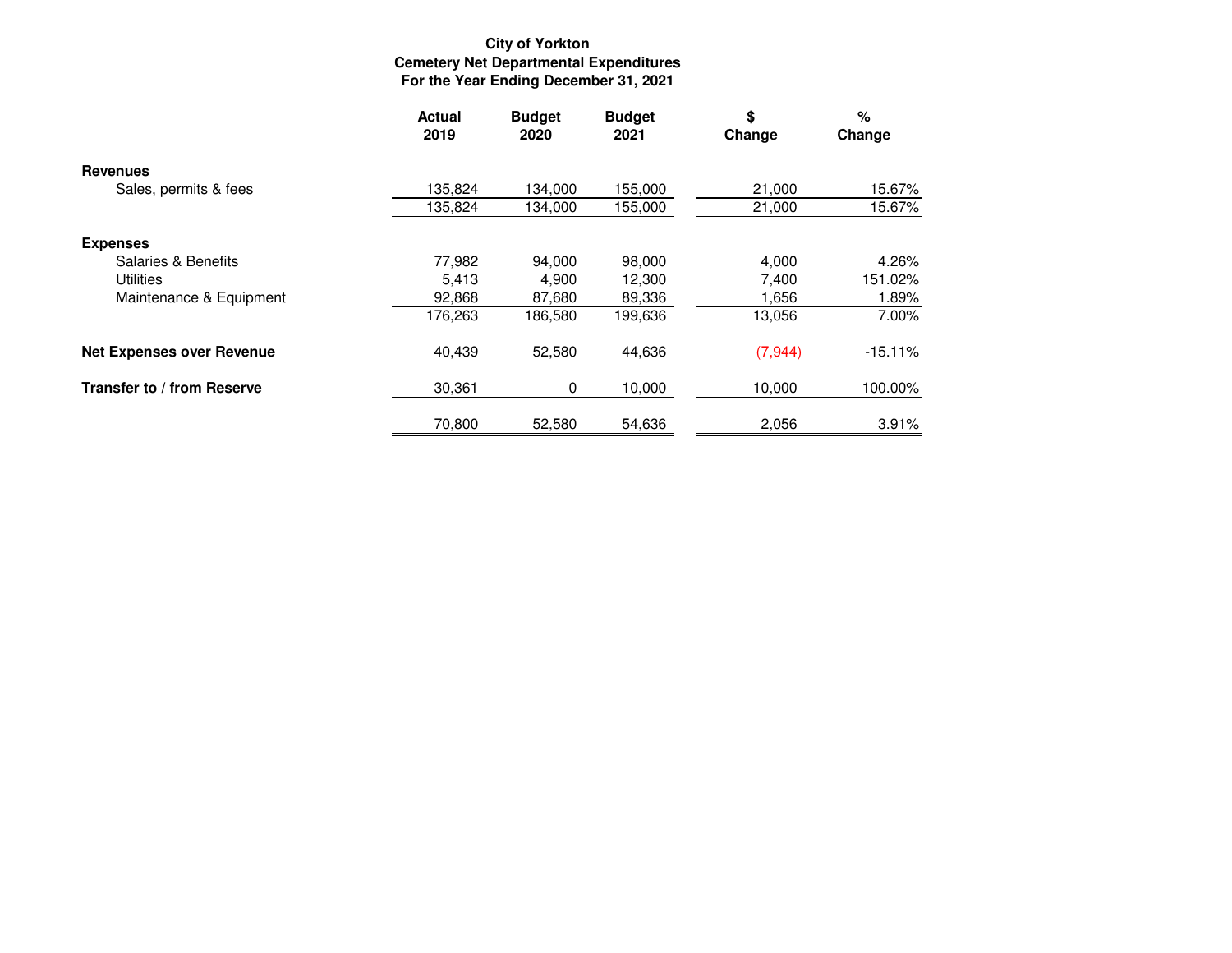# **City of YorktonDeer Park Net Departmental Expenditures For the Year Ending December 31, 2021**

|                                   | <b>Actual</b><br>2019 | <b>Budget</b><br>2020 | <b>Budget</b><br>2021 | \$<br>Change | %<br>Change |
|-----------------------------------|-----------------------|-----------------------|-----------------------|--------------|-------------|
| <b>Revenues</b>                   |                       |                       |                       |              |             |
| Fees, season passes & tournaments | 449,675               | 444.200               | 469,200               | 25,000       | 5.63%       |
| Concession commission             | 2,300                 | 2.500                 | 2,500                 | O            | 0.00%       |
| Fleet equipment rental recovery   | 103.000               | 103.000               | 105,000               | 2,000        | 1.94%       |
|                                   | 554,975               | 549,700               | 576,700               | 27,000       | 4.91%       |
| <b>Expenses</b>                   |                       |                       |                       |              |             |
| Administration                    | 101,697               | 97,900                | 107,500               | 9,600        | 9.81%       |
| Golf Course                       | 536,385               | 546,800               | 566,395               | 19,595       | 3.58%       |
| Clubhouse                         | 113.558               | 57.500                | 57.500                | 0            | 0.00%       |
| Fleet equipment                   | 103,000               | 103,000               | 105,000               | 2,000        | 1.94%       |
|                                   | 854,639               | 805,200               | 836,395               | 31,195       | 3.87%       |
| <b>Net Expenses over Revenue</b>  | 299,665               | 255,500               | 259,695               | 4,195        | 1.64%       |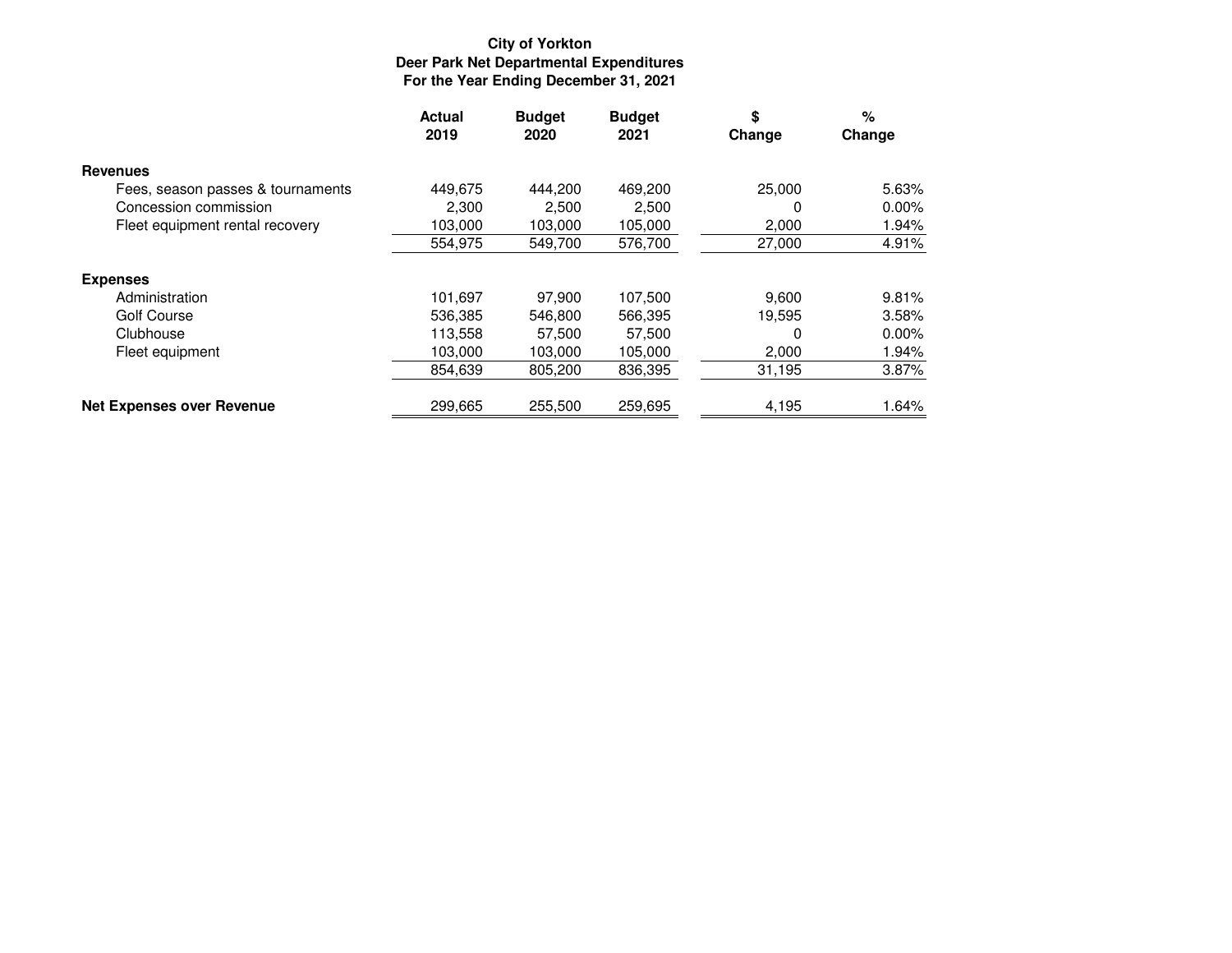# **City of Yorkton Library Net Departmental Expenditures For the Year Ending December 31, 2021**

|                                  | <b>Actual</b><br>2019 | <b>Budget</b><br>2020 | <b>Budget</b><br>2021 | \$<br>Change | %<br>Change |
|----------------------------------|-----------------------|-----------------------|-----------------------|--------------|-------------|
| <b>Revenues</b>                  |                       |                       |                       |              |             |
| Rental income                    | 10.713                | 5,000                 | 2,000                 | (3,000)      | $-150.00\%$ |
| Fees and other revenue           | 15,877                | 22,000                | 25,000                | 3,000        | 12.00%      |
|                                  | 26,589                | 27,000                | 27,000                | 0            | 0.00%       |
| <b>Expenses</b>                  |                       |                       |                       |              |             |
| Building & maintenance           | 177.938               | 171,875               | 171,875               | 0            | $0.00\%$    |
| Operations                       | 47,768                | 49,200                | 49.200                | $\Omega$     | $0.00\%$    |
| Regional levy requistion         | 385,000               | 385,000               | 390,000               | 5,000        | 1.30%       |
|                                  | 610.705               | 606,075               | 611,075               | 5,000        | 0.82%       |
| <b>Net Expenses over Revenue</b> | 584,116               | 579,075               | 584,075               | 5,000        | 0.86%       |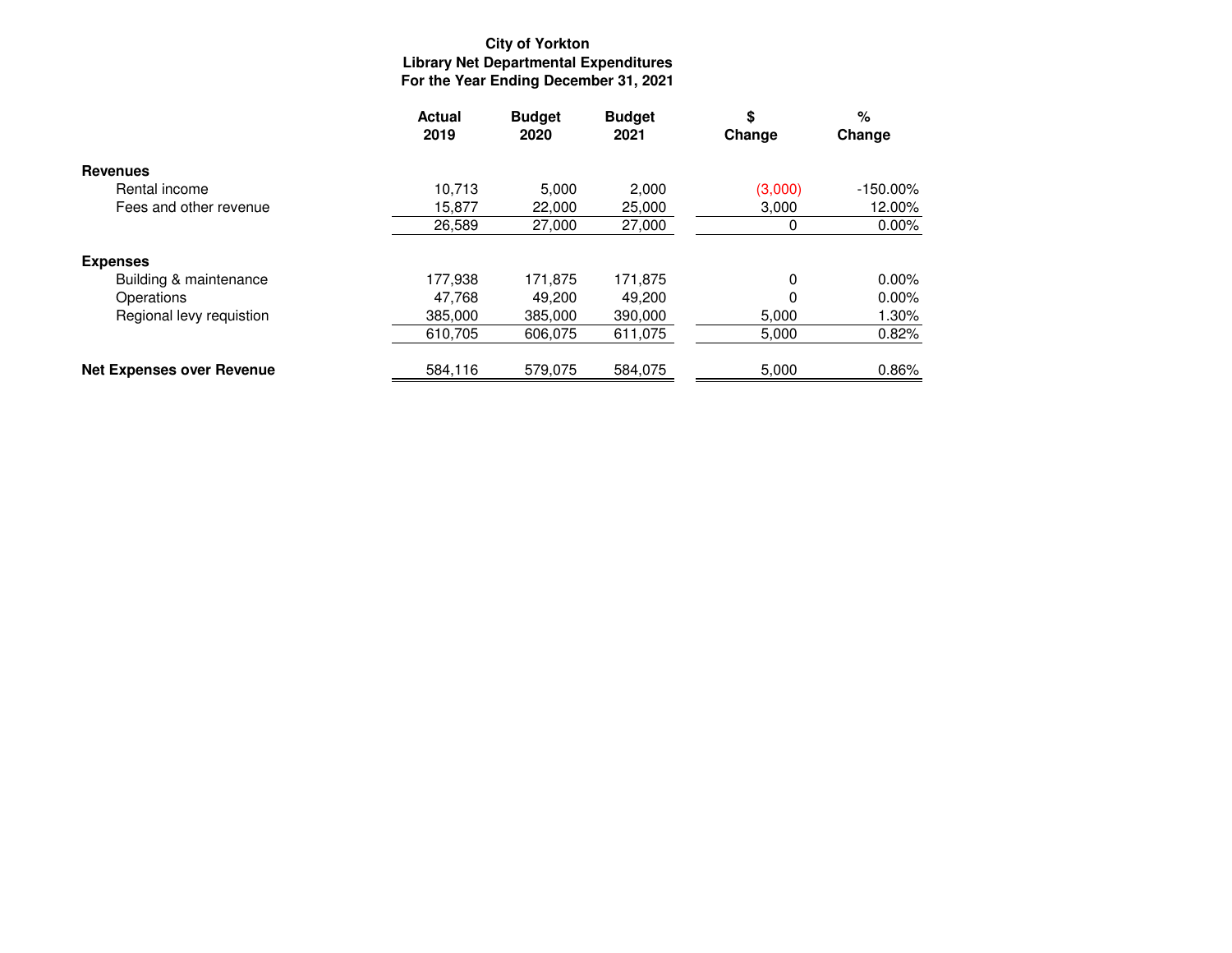# **City of YorktonCDPR Admin & Programing Net Departmental Expenditures For the Year Ending December 31, 2021**

|                                  | <b>Actual</b><br>2019 | <b>Budget</b><br>2020 | <b>Budget</b><br>2021 | \$<br>Change | %<br>Change |
|----------------------------------|-----------------------|-----------------------|-----------------------|--------------|-------------|
| <b>Revenues</b>                  |                       |                       |                       |              |             |
| Fees                             | 41,913                | 59.000                | 62.100                | 3.100        | 5.25%       |
| Grant revenue                    | 200,863               | 227.094               | 199,794               | (27, 300)    | $-12.02\%$  |
|                                  | 242,776               | 286,094               | 261,894               | (24, 200)    | $-8.46%$    |
| <b>Expenses</b>                  |                       |                       |                       |              |             |
| Administration                   | 300.422               | 315,761               | 327,775               | 12.014       | 3.80%       |
| Heritage                         | 28,879                | 39.166                | 33,789                | (5, 377)     | $-13.73%$   |
| Programming                      | 370.689               | 403.794               | 374,564               | (29, 230)    | $-7.24\%$   |
|                                  | 699,989               | 758,721               | 736,128               | (22, 593)    | $-2.98%$    |
| <b>Net Expenses over Revenue</b> | 457,213               | 472,627               | 474,234               | 1,607        | 0.34%       |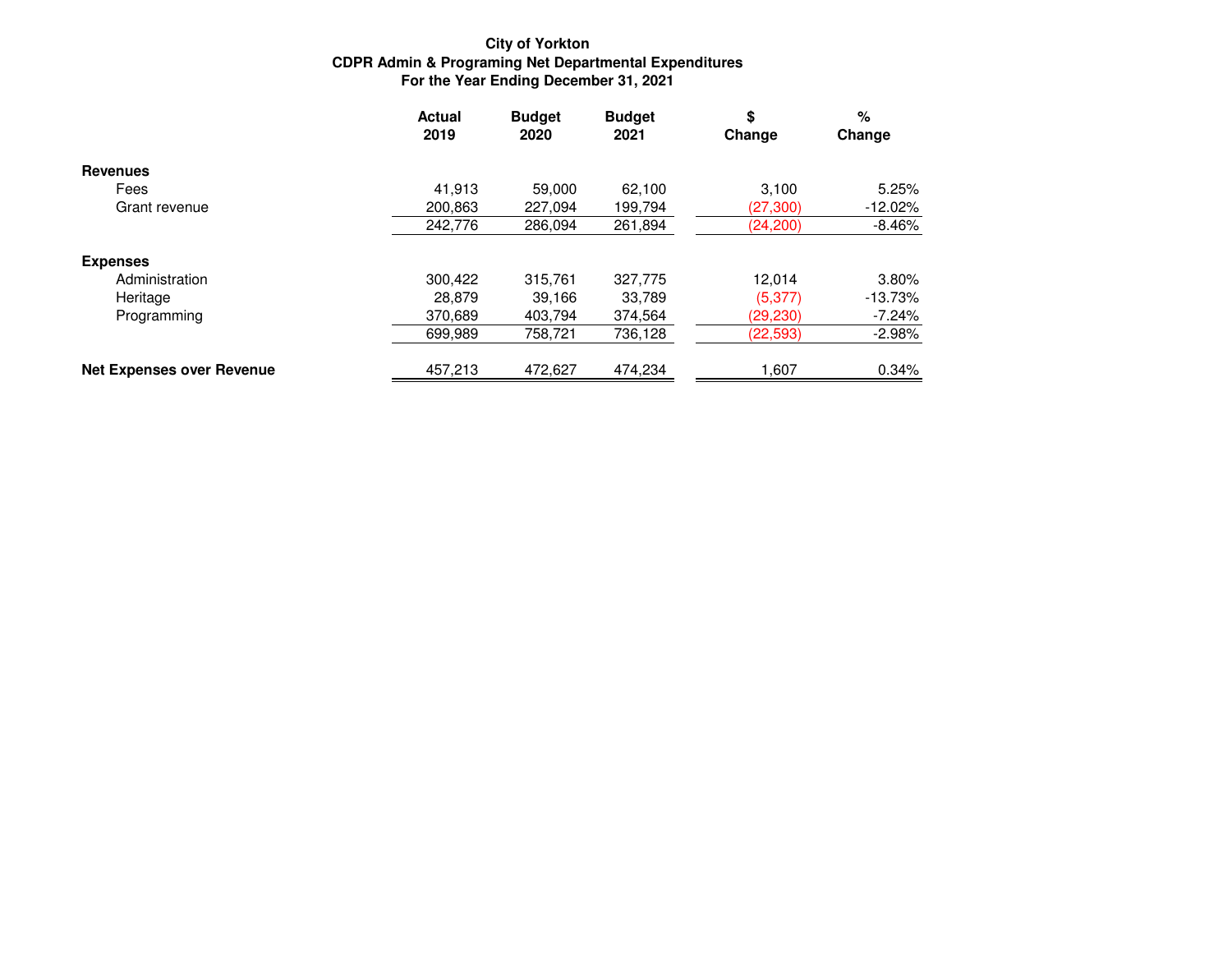# **City of YorktonCDPR Facilities Net Departmental Expenditures For the Year Ending December 31, 2021**

|                                  | <b>Actual</b><br>2019 | <b>Budget</b><br>2020 | <b>Budget</b><br>2021 | \$<br>Change | %<br>Change |
|----------------------------------|-----------------------|-----------------------|-----------------------|--------------|-------------|
| <b>Revenues</b>                  |                       |                       |                       |              |             |
| Godfrey Dean                     | 54,971                | 47,000                | 56,800                | 9,800        | 20.85%      |
| Kinsmen Arena                    | 199,463               | 229,500               | 229,500               | 0            | $0.00\%$    |
| Gloria Hayden                    | 47,622                | 45,000                | 45,000                | O            | $0.00\%$    |
| Tourism                          | 26,076                | 20,000                | 24,000                | 4,000        | 20.00%      |
|                                  | 328,132               | 341,500               | 355,300               | 13,800       | 4.04%       |
| <b>Expenses</b>                  |                       |                       |                       |              |             |
| Godfrey Dean                     | 80,885                | 78,350                | 86,850                | 8,500        | 10.85%      |
| Kinsmen Arena                    | 301,549               | 317,900               | 319,692               | 1,792        | 0.56%       |
| Gloria Hayden                    | 121,125               | 127,530               | 126,720               | (810)        | $-0.64%$    |
| <b>Facility Maintenance</b>      | 174,886               | 220.770               | 224,810               | 4,040        | 1.83%       |
| Tourism                          | 35,172                | 30,100                | 39,600                | 9,500        | 31.56%      |
|                                  | 713,617               | 774,650               | 797,672               | 23,022       | 2.97%       |
| <b>Net Expenses over Revenue</b> | 385,485               | 433,150               | 442,372               | 9,222        | 2.13%       |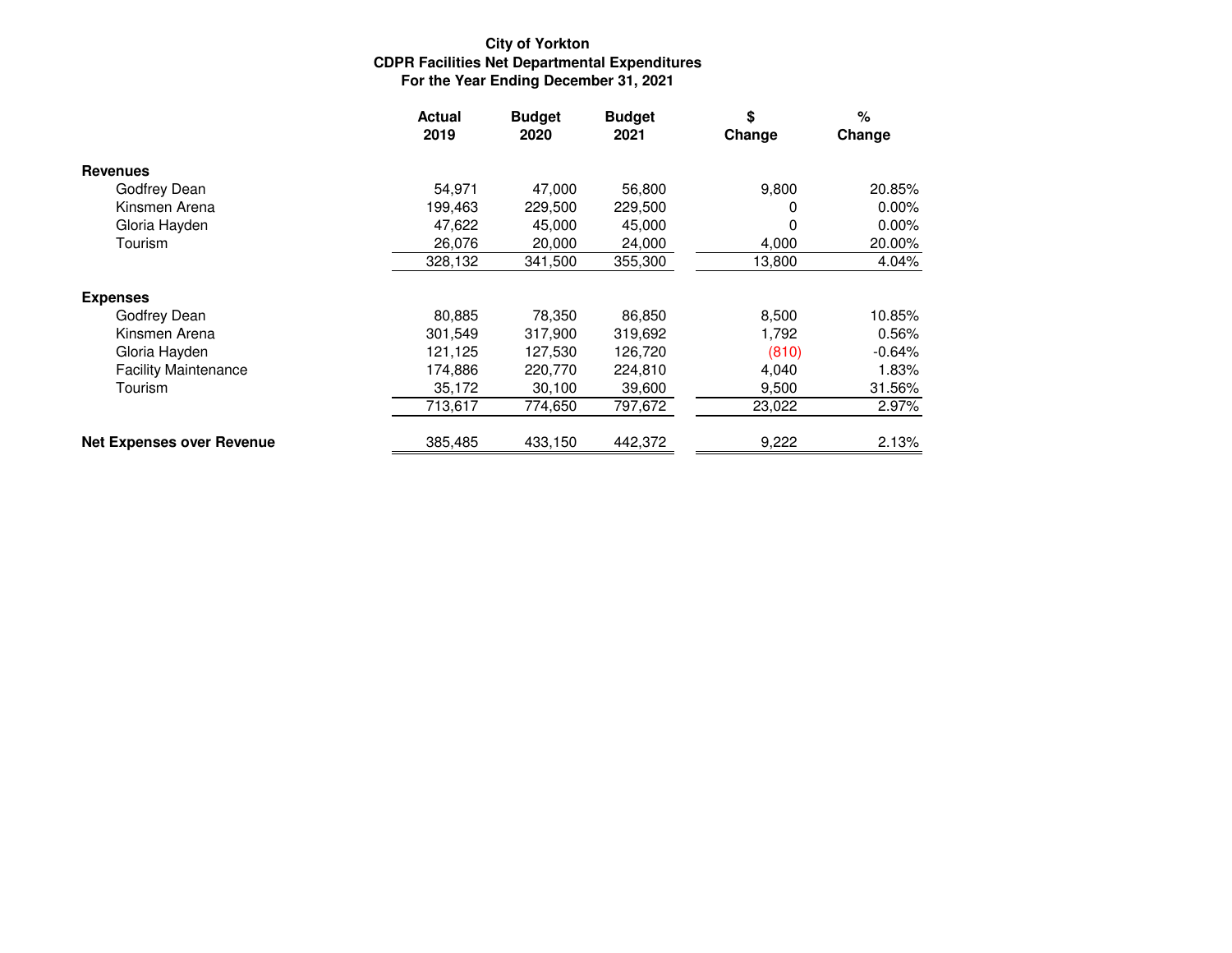# **City of YorktonCDPR Parks Net Departmental Expenditures For the Year Ending December 31, 2021**

|                                  | <b>Actual</b><br>2019 | <b>Budget</b><br>2020 | <b>Budget</b><br>2021 | \$<br>Change | $\%$<br>Change |
|----------------------------------|-----------------------|-----------------------|-----------------------|--------------|----------------|
| <b>Revenues</b>                  |                       |                       |                       |              |                |
| Parks/Ball Diamonds              | 75,057                | 60,500                | 60,500                | 0            | $0.00\%$       |
| Other outdoor                    | 17,992                | 13,500                | 13,500                | 0            | $0.00\%$       |
|                                  | 93,049                | 74,000                | 74,000                | 0            | $0.00\%$       |
| <b>Expenses</b>                  |                       |                       |                       |              |                |
| Administration                   | 367,393               | 394,200               | 408,217               | 14,017       | 3.56%          |
| Parks maintenance                | 228,787               | 180,106               | 189,184               | 9,078        | 5.04%          |
| Grass cutting                    | 294,262               | 325,300               | 319,810               | (5,490)      | $-1.69%$       |
| Forestry                         | 297,740               | 284,878               | 296,176               | 11,298       | 3.97%          |
| Soccer fields                    | 17.271                | 35,100                | 33,184                | (1,916)      | $-5.46%$       |
| Horticultural                    | 92,886                | 123,900               | 123,243               | (657)        | $-0.53%$       |
| Pest control                     | 27,456                | 39,200                | 38,745                | (455)        | $-1.16%$       |
| <b>Ball diamonds</b>             | 139,965               | 123,800               | 129,736               | 5,936        | 4.79%          |
| Outdoor facilities               | 85,183                | 142,500               | 131,357               | (11, 143)    | $-7.82%$       |
|                                  | ,550,943              | ,648,984              | 1,669,653             | 20,669       | 1.25%          |
| <b>Net Expenses over Revenue</b> | 1,457,893             | 1,574,984             | 1,595,653             | 20,669       | 1.31%          |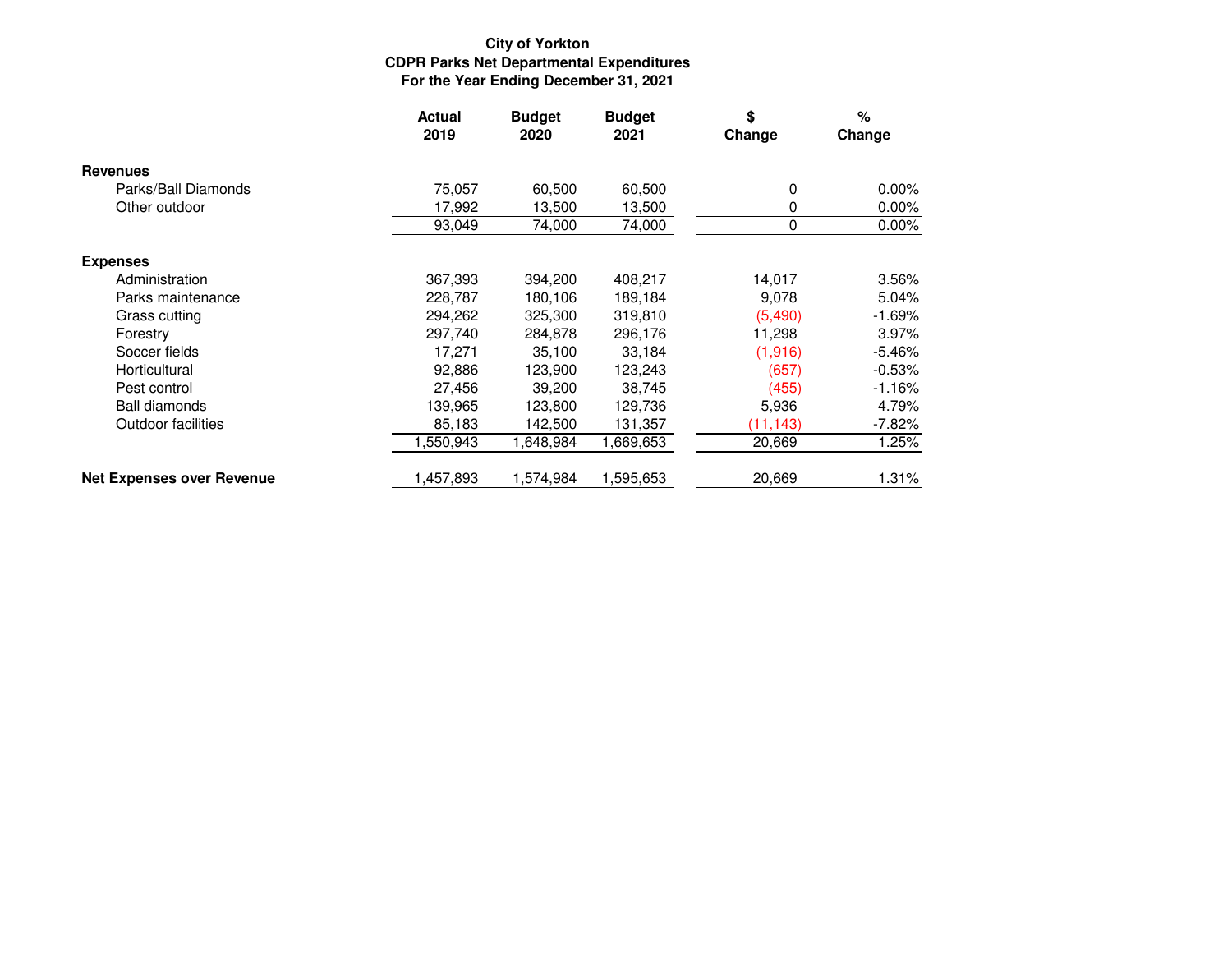# **City of YorktonCDPR Gallagher Centre Net Departmental Expenditures For the Year Ending December 31, 2021**

|                                    | <b>Actual</b><br>2019 | <b>Budget</b><br>2020 | <b>Budget</b><br>2021 | \$<br>Change | $\%$<br>Change |
|------------------------------------|-----------------------|-----------------------|-----------------------|--------------|----------------|
| <b>Revenues</b>                    |                       |                       |                       |              |                |
| General fees & commissions         | 226,014               | 181,000               | 293,200               | 112,200      | 61.99%         |
| Agri-Pavillion                     | 5,931                 | 15,000                | 10,000                | (5,000)      | $-33.33\%$     |
| Ice rentals                        | 280,133               | 316,500               | 286,500               | (30,000)     | $-9.48%$       |
| Room rentals                       | 43,429                | 59,000                | 25,000                | (34,000)     | $-57.63%$      |
| Convention centre & concession     | 425,808               | 603,000               | 116,360               | (486, 640)   | $-80.70%$      |
| Curling rink                       | 39,545                | 43,000                | 50,500                | 7,500        | 17.44%         |
| Flexi-Hall                         | 134,865               | 129,000               | 159,000               | 30,000       | 23.26%         |
| Grounds & parking lot              | 5,720                 | 12,000                | 10,000                | (2,000)      | $-16.67%$      |
| Waterpark                          | 559,789               | 640,000               | 318,500               | (321, 500)   | $-50.23%$      |
|                                    | 1,721,233             | 1,998,500             | 1,269,060             | (729, 440)   | $-36.50%$      |
| <b>Expenses</b>                    |                       |                       |                       |              |                |
| Administration                     | 446,599               | 371,850               | 354,375               | (17, 475)    | $-4.70%$       |
| Agri-Pavillion                     | 53,008                | 52,438                | 51,360                | (1,078)      | $-2.05%$       |
| Arena                              | 347,273               | 385,888               | 353,290               | (32,598)     | $-8.45%$       |
| Building maintenance and utilities | 694,392               | 675,000               | 681,500               | 6,500        | 0.96%          |
| Janitorial                         | 427,830               | 308,050               | 305,067               | (2,983)      | $-0.97%$       |
| Convention centre & concession     | 621,603               | 593,238               | 153,810               | (439, 428)   | $-74.07%$      |
| Curling rink                       | 28,790                | 27,575                | 27,580                | 5            | 0.02%          |
| Flexi-Hall                         | 44,008                | 43,000                | 51,010                | 8,010        | 18.63%         |
| Grounds & parking lot              | 75,016                | 92,163                | 92,330                | 168          | 0.18%          |
| Waterpark                          | 1,373,027             | 1,365,420             | 1,044,220             | (321, 200)   | $-23.52%$      |
|                                    | 4,111,546             | 3,914,620             | 3,114,542             | (800, 078)   | $-20.44%$      |
| <b>Net Expenses over Revenue</b>   | 2,390,313             | 1,916,120             | 1,845,482             | (70, 638)    | $-3.69%$       |
| <b>Transfer (from) to Reserves</b> | 32,500                | 35,000                | 35,000                | 0            | 0.00%          |
|                                    | 2,422,813             | 1,951,120             | 1,880,482             | (70, 638)    | $-3.62%$       |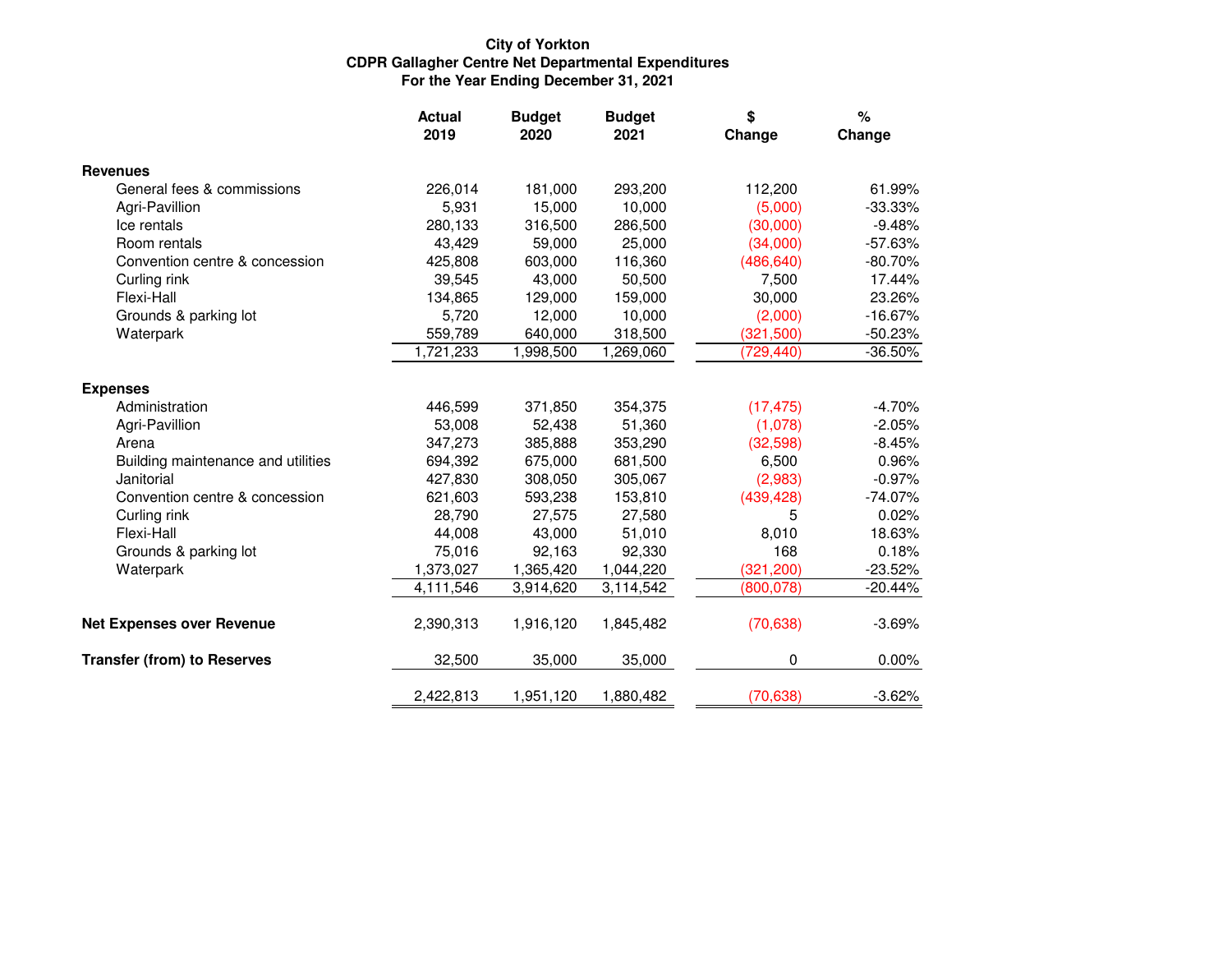# **City of YorktonTransit Net Departmental Expenditures For the Year Ending December 31, 2021**

|                                    | <b>Actual</b><br>2019 | <b>Budget</b><br>2020 | <b>Budget</b><br>2021 | \$<br>Change | %<br>Change |
|------------------------------------|-----------------------|-----------------------|-----------------------|--------------|-------------|
| <b>Revenues</b>                    |                       |                       |                       |              |             |
| Grants                             | 54.849                | 62.000                | 55,000                | (7,000)      | $-11.29%$   |
| Transit                            | 29,130                | 27,000                | 34,000                | 7,000        | 25.93%      |
|                                    | 83.979                | 89,000                | 89,000                | 0            | 0.00%       |
| <b>Expenses</b>                    |                       |                       |                       |              |             |
| Maintenance and Insurance          | 15,967                | 15,000                | 29,000                | 14,000       | 93.33%      |
| <b>Transit Contracted Services</b> | 410,475               | 388,000               | 388,000               | 0            | 0.00%       |
|                                    | 426,442               | 403,000               | 417,000               | 14,000       | 3.47%       |
| <b>Net Expenses over Revenue</b>   | 342,463               | 314,000               | 328,000               | 14,000       | 4.46%       |
| <b>Transfer to Reserves</b>        | 17,550                | 15,000                | 16,000                | 1,000        | 6.67%       |
|                                    | 360.013               | 329,000               | 344.000               | 15,000       | 4.56%       |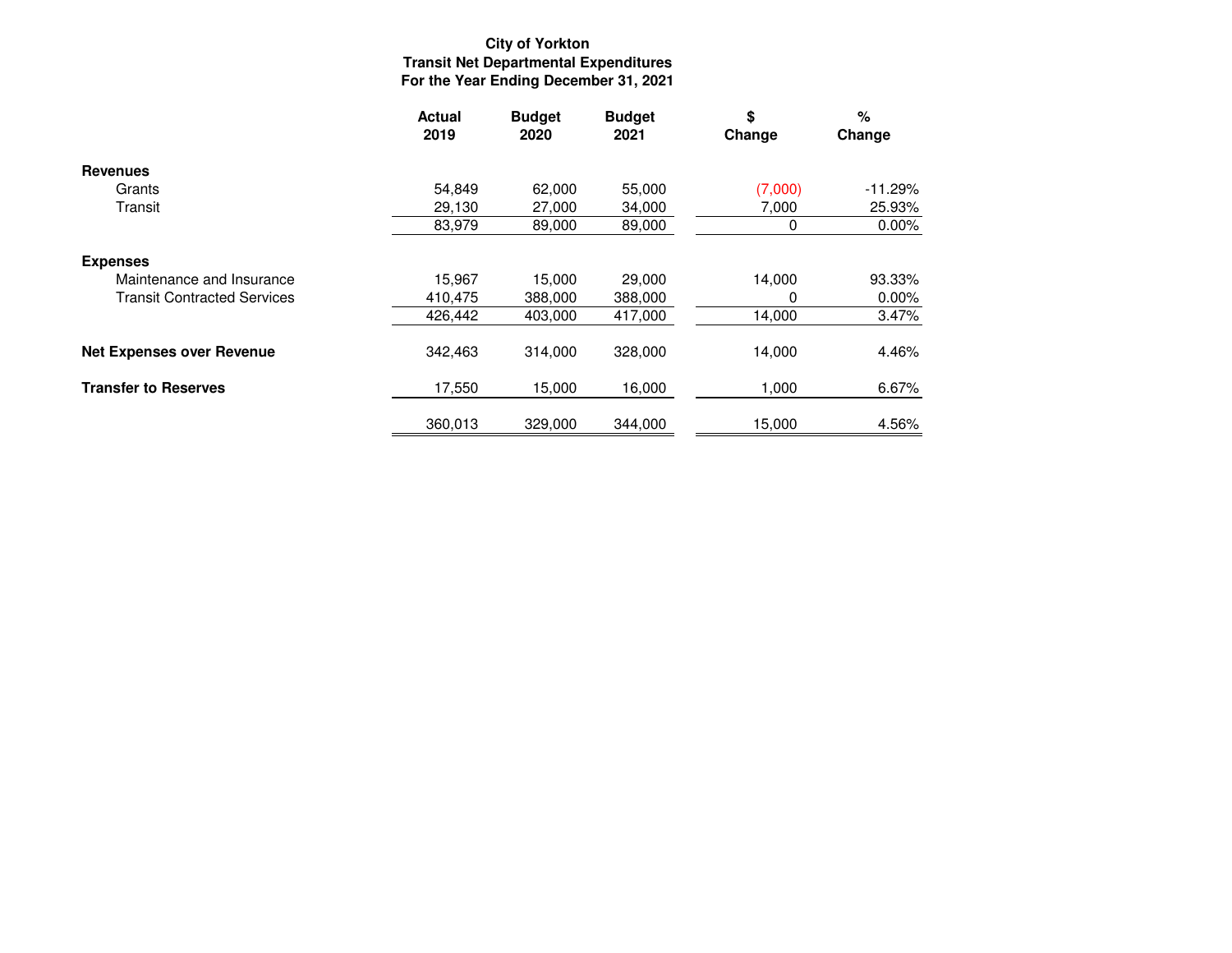#### **For the Year Ending December 31, 2021Engineering & Asset Management Net Departmental Expenditures City of Yorkton**

|                                  | <b>Actual</b><br>2019 | <b>Budget</b><br>2020 | <b>Budget</b><br>2021 | \$<br>Change | $\%$<br>Change |
|----------------------------------|-----------------------|-----------------------|-----------------------|--------------|----------------|
| <b>Revenues</b>                  |                       |                       |                       |              |                |
| <b>Fleet Operations</b>          | 2,053,973             | 1,550,000             | 1,608,362             | 58,362       | 3.77%          |
| City Hall Rental                 | 402,808               | 373,730               | 381,916               | 8,186        | 2.19%          |
|                                  | 2,456,782             | 1,923,730             | 1,990,278             | 66,548       | 3.46%          |
| <b>Expenses</b>                  |                       |                       |                       |              |                |
| Engineering                      | 720,534               | 736,016               | 762,192               | 26,176       | 3.56%          |
| <b>Street Lighting</b>           | 585,971               | 543,409               | 549,800               | 6,391        | 1.18%          |
| <b>Special Events</b>            | 25,300                | 2,324                 | 2,095                 | (229)        | $-9.85%$       |
| <b>Traffic Control</b>           | 89,323                | 80,198                | 84,440                | 4,242        | 5.29%          |
| <b>Fleet Operations</b>          | 1,084,896             | 994,257               | 1,056,623             | 62,366       | 6.27%          |
| Workshop                         | 61,576                | 75,800                | 75,800                | 0            | $0.00\%$       |
| <b>Facilities</b>                | 658,178               | 578,439               | 581,145               | 2,706        | 0.47%          |
|                                  | 3,225,779             | 3,010,443             | 3,112,095             | 101,652      | 3.38%          |
| <b>Net Expenses over Revenue</b> | 768,997               | 1,086,713             | 1,121,817             | 35,104       | 3.23%          |
| <b>Transfer to Reserves</b>      | 907,501               | 479,943               | 475,939               | (4,004)      | $-0.83%$       |
|                                  | 1,676,498             | 1,566,656             | 1,597,756             | 31,100       | 1.99%          |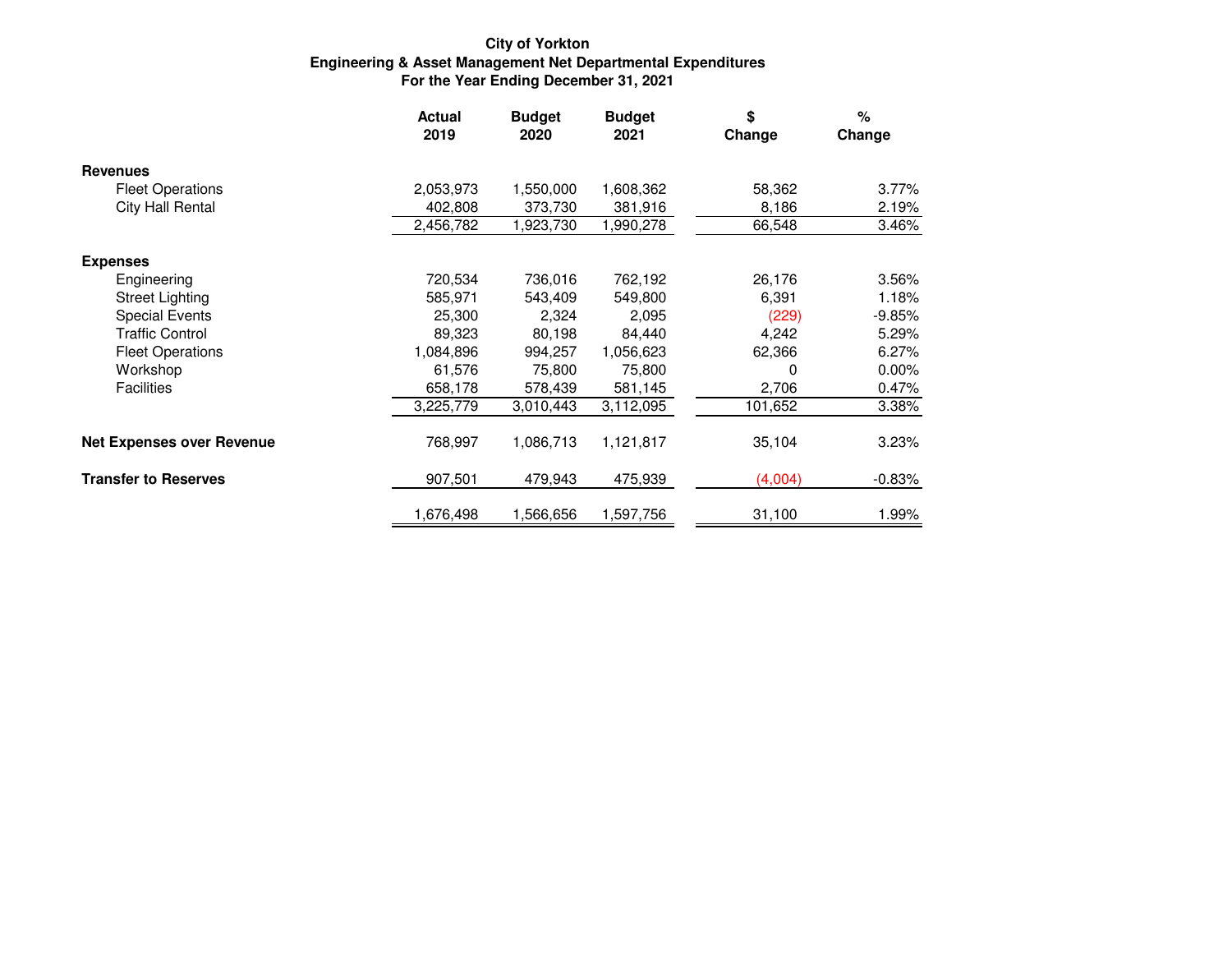# **City of YorktonPlanning, Building & Development & Airport Net Departmental Expenditures For the Year Ending December 31, 2021**

|                                           | <b>Actual</b><br>2019 | <b>Budget</b><br>2020 | <b>Budget</b><br>2021 | \$<br>Change | %<br>Change |
|-------------------------------------------|-----------------------|-----------------------|-----------------------|--------------|-------------|
| <b>Revenues</b>                           |                       |                       |                       |              |             |
| <b>Business Licenses</b>                  | 88,955                | 95,000                | 95,000                | 0            | 0.00%       |
| <b>Building &amp; Development Permits</b> | 67,543                | 110,000               | 110,000               | 0            | $0.00\%$    |
| Zoning & Subdivision Fees                 | 520                   | 3,000                 | 3,000                 | 0            | $0.00\%$    |
| Airport                                   | 131,803               | 129,869               | 109,469               | (20, 400)    | $-15.71%$   |
|                                           | 288,820               | 337,869               | 317,469               | (20, 400)    | $-6.04%$    |
| <b>Expenses</b>                           |                       |                       |                       |              |             |
| <b>Planning Services</b>                  | 250,544               | 291,104               | 299,956               | 8,852        | 3.04%       |
| <b>Building Services</b>                  | 164,662               | 218,226               | 230,335               | 12,109       | 5.55%       |
| Economic Development                      | 321,060               | 472,931               | 361,660               | (111, 271)   | $-23.53%$   |
| Airport                                   | 138,693               | 226,600               | 226,600               | O            | 0.00%       |
|                                           | 874,959               | 1,208.861             | 1,118,551             | (90, 310)    | $-7.47%$    |
| <b>Net Expenses over Revenue</b>          | 586,138               | 870,992               | 801,082               | (69, 910)    | $-8.03%$    |
| <b>Transfer to Reserves</b>               | 85,000                | (75,000)              | 45,000                | 120,000      | $-160.00\%$ |
|                                           | 671,138               | 795,992               | 846,082               | 50,090       | 6.29%       |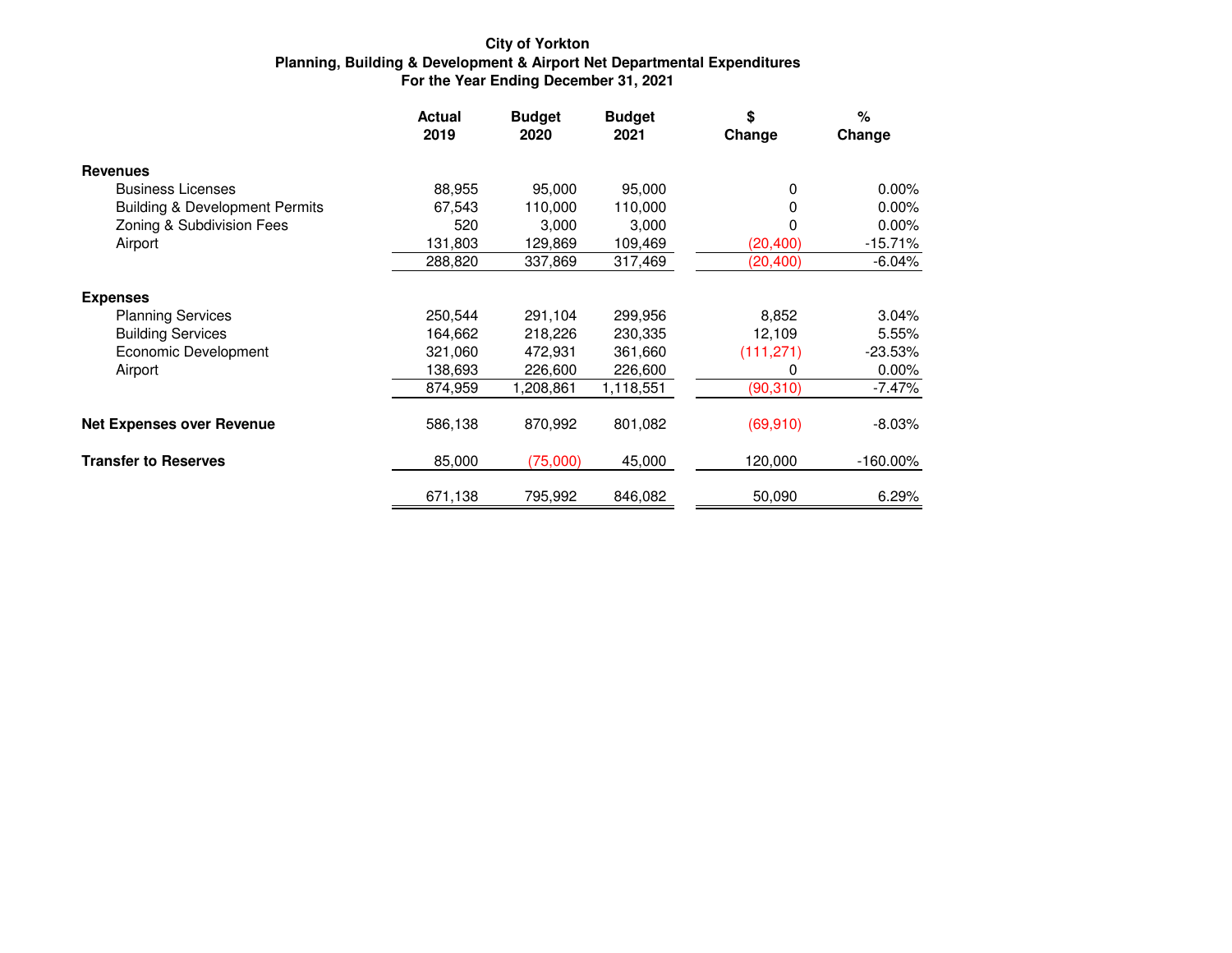# **City of YorktonPublic Works Net Departmental Expenditures For the Year Ending December 31, 2021**

|                                      | <b>Actual</b><br>2019 | <b>Budget</b><br>2020 | <b>Budget</b><br>2021 | \$<br>Change | $\%$<br>Change |
|--------------------------------------|-----------------------|-----------------------|-----------------------|--------------|----------------|
| <b>Revenues</b>                      |                       |                       |                       |              |                |
| Urban Connector Grant                | 189,487               | 175,000               | 189,000               | 14,000       | 8.00%          |
| <b>Snow Permits</b>                  | 10,521                | 8,000                 | 7,000                 | (1,000)      | $-12.50%$      |
| <b>Custom Work</b>                   | 39,255                | 15,000                | 15,000                | 0            | 0.00%          |
|                                      | 239,263               | 198,000               | 211,000               | 13,000       | 6.57%          |
| <b>Expenses</b>                      |                       |                       |                       |              |                |
| Administration                       | 1,014,639             | 1,041,650             | 1,088,800             | 47,150       | 4.53%          |
| <b>Street Cleaning</b>               | 132,558               | 168,000               | 165,000               | (3,000)      | $-1.79%$       |
| <b>Surfaced Streets &amp; Lanes</b>  | 1,215,691             | 1,235,300             | 1,220,800             | (14,500)     | $-1.17%$       |
| <b>Gravelled Streets &amp; Lanes</b> | 219,447               | 186,000               | 193,400               | 7,400        | 3.98%          |
| Drainage & Storm Sewer Maintenance   | 307,860               | 346,600               | 343,880               | (2,720)      | $-0.78%$       |
| <b>Catch Basin Maintenance</b>       | 81,200                | 74,000                | 73,800                | (200)        | $-0.27%$       |
| Inspections                          | 80,728                | 116,500               | 238,200               | 121,700      | 104.46%        |
| Ice Control                          | 138,087               | 117,500               | 115,660               | (1,840)      | $-1.57%$       |
| Snow Removal                         | 669,824               | 634,500               | 576,900               | (57,600)     | $-9.08%$       |
| Sidewalk & Curb Maintenance          | 379,764               | 370,500               | 369,480               | (1,020)      | $-0.28%$       |
| Decorative Lighting                  | 14,012                | 13,500                | 13,380                | (120)        | $-0.89%$       |
| <b>Traffic Control</b>               | 36,704                | 46,200                | 45,792                | (408)        | $-0.88%$       |
| <b>Traffic Lines</b>                 | 68,449                | 70,500                | 69,880                | (620)        | $-0.88%$       |
| Street Sign Maintenance              | 16,298                | 23,000                | 22,800                | (200)        | $-0.87%$       |
| Railway & Watershed Levy             | 41,958                | 42,500                | 42,500                | 0            | 0.00%          |
| <b>Custom Work</b>                   | 30,652                | 10,300                | 10,000                | (300)        | $-2.91%$       |
|                                      | 4,447,870             | 4,496,550             | 4,590,272             | 93,722       | 2.08%          |
| <b>Net Expenses over Revenue</b>     | 4,208,607             | 4,298,550             | 4,379,272             | 80,722       | 1.88%          |
| <b>Transfer to (from) Reserves</b>   | (190, 800)            | 0                     | 0                     | 0            | $0\%$          |
|                                      | 4,017,807             | 4,298,550             | 4,379,272             | 80,722       | 1.88%          |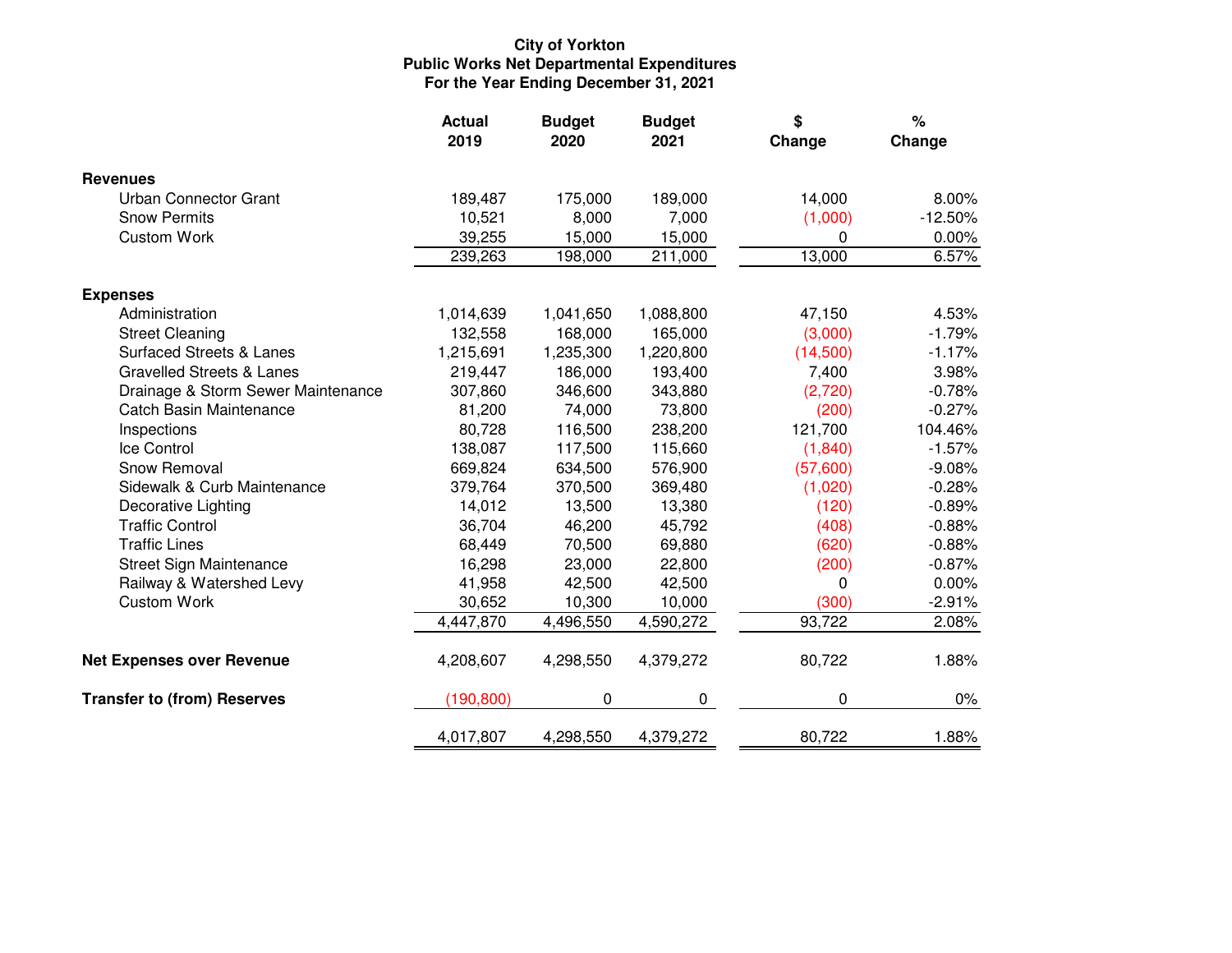# **City of YorktonLandfill Net Departmental Expenditures For the Year Ending December 31, 2021**

|                                  | <b>Actual</b><br>2019 | <b>Budget</b><br>2020 | <b>Budget</b><br>2021 | \$<br>Change | %<br>Change |
|----------------------------------|-----------------------|-----------------------|-----------------------|--------------|-------------|
| <b>Revenues</b>                  |                       |                       |                       |              |             |
| Fees                             | 2,275,997             | 1,930,000             | 2,068,250             | 138,250      | 7.16%       |
|                                  | 2,275,997             | 1,930,000             | 2,068,250             | 138,250      | 7.16%       |
| <b>Expenses</b>                  |                       |                       |                       |              |             |
| Administration                   | 252,878               | 283,360               | 288,267               | 4,907        | 1.73%       |
| <b>Waste Disposal Grounds</b>    | 791,556               | 988,800               | 1,070,920             | 82,120       | 8.31%       |
| Waste Disposal Gate              | 71,038                | 71,700                | 72,300                | 600          | 0.84%       |
|                                  | 1,115,472             | 1,343,860             | 1,431,487             | 87,627       | 6.52%       |
| <b>Net Expenses over Revenue</b> | (1, 160, 525)         | (586, 140)            | (636, 763)            | (50, 623)    | 8.64%       |
| <b>Transfer to Reserves</b>      | 1,160,525             | 586,140               | 636,763               | 50,623       | 8.64%       |
|                                  | (0)                   | 0                     | 0                     | 0            | 0.00%       |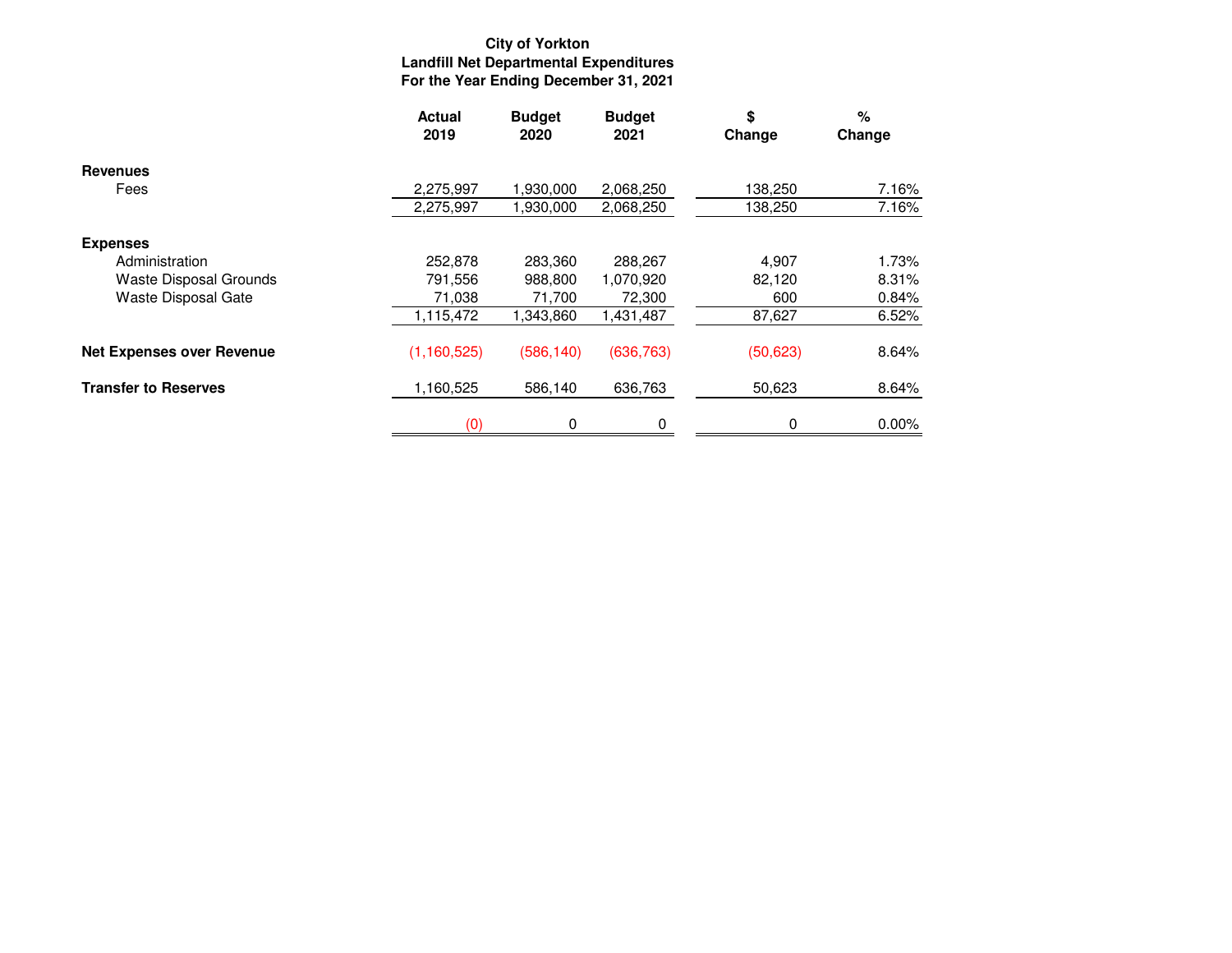# **City of YorktonResidential Garbage Net Departmental Expenditures For the Year Ending December 31, 2021**

|                                  | <b>Actual</b><br>2019 | <b>Budget</b><br>2020 | <b>Budget</b><br>2021 | \$<br>Change | %<br>Change |
|----------------------------------|-----------------------|-----------------------|-----------------------|--------------|-------------|
| <b>Revenues</b>                  |                       |                       |                       |              |             |
| <b>Residential Fees</b>          | 911,426               | 1,020,000             | 1,034,114             | 14,114       | 1.38%       |
|                                  | 911,426               | 1,020,000             | 1,034,114             | 14,114       | 1.38%       |
| <b>Expenses</b>                  |                       |                       |                       |              |             |
| <b>Residential Pickup</b>        | 599,328               | 630,588               | 549,736               | (80, 852)    | $-12.82%$   |
| <b>Tipping Fees</b>              | 343,000               | 375,000               | 393,750               | 18,750       | 5.00%       |
|                                  | 942,328               | 1,005,588             | 943,486               | (62,102)     | $-6.18%$    |
| <b>Net Expenses over Revenue</b> | 30,901                | (14, 412)             | (90, 628)             | (76, 216)    | 528.84%     |
| <b>Transfer to Reserves</b>      | (30, 901)             | 14,411                | 90,628                | 76,217       | 528.88%     |
|                                  | 0                     |                       | 0                     |              | 0.00%       |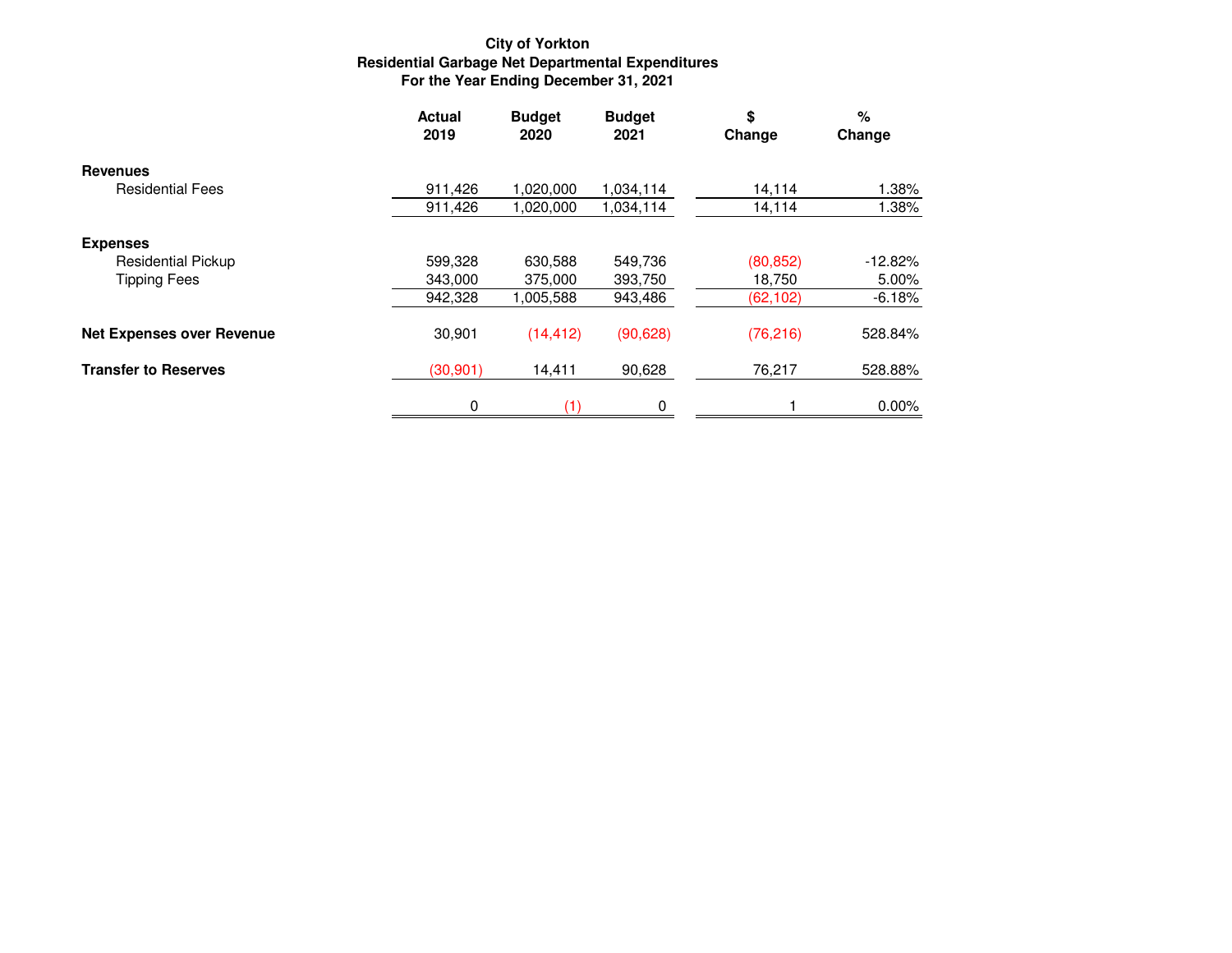# **City of YorktonRecycling Net Departmental Expenditures For the Year Ending December 31, 2021**

|                                  | <b>Actual</b><br>2019 | <b>Budget</b><br>2020 | <b>Budget</b><br>2021 | \$<br>Change | $\%$<br>Change |
|----------------------------------|-----------------------|-----------------------|-----------------------|--------------|----------------|
| <b>Revenues</b>                  |                       |                       |                       |              |                |
| Grants                           | 173,626               | 191,941               | 191,941               | 0            | $0.00\%$       |
| <b>Recycling Fees</b>            | 536,102               | 536,688               | 536,688               |              | 0.00%          |
|                                  | 709,728               | 728,629               | 728,629               | 0            | 0.00%          |
| <b>Expenses</b>                  |                       |                       |                       |              |                |
| <b>Recycling Collection</b>      | 319,745               | 360,000               | 365,000               | 5,000        | 1.39%          |
| <b>Recycling Processing</b>      | 244,439               | 160,000               | 170,000               | 10,000       | 6.25%          |
|                                  | 564,184               | 520,000               | 535,000               | 15,000       | 2.88%          |
| <b>Net Expenses over Revenue</b> | (145, 544)            | (208, 629)            | (193, 629)            | 15,000       | $-7.19%$       |
| <b>Transfer to Reserves</b>      | 145,544               | 208,629               | 193,629               | (15,001)     | $-7.19%$       |
|                                  | 0                     |                       | 0                     |              | 0.00%          |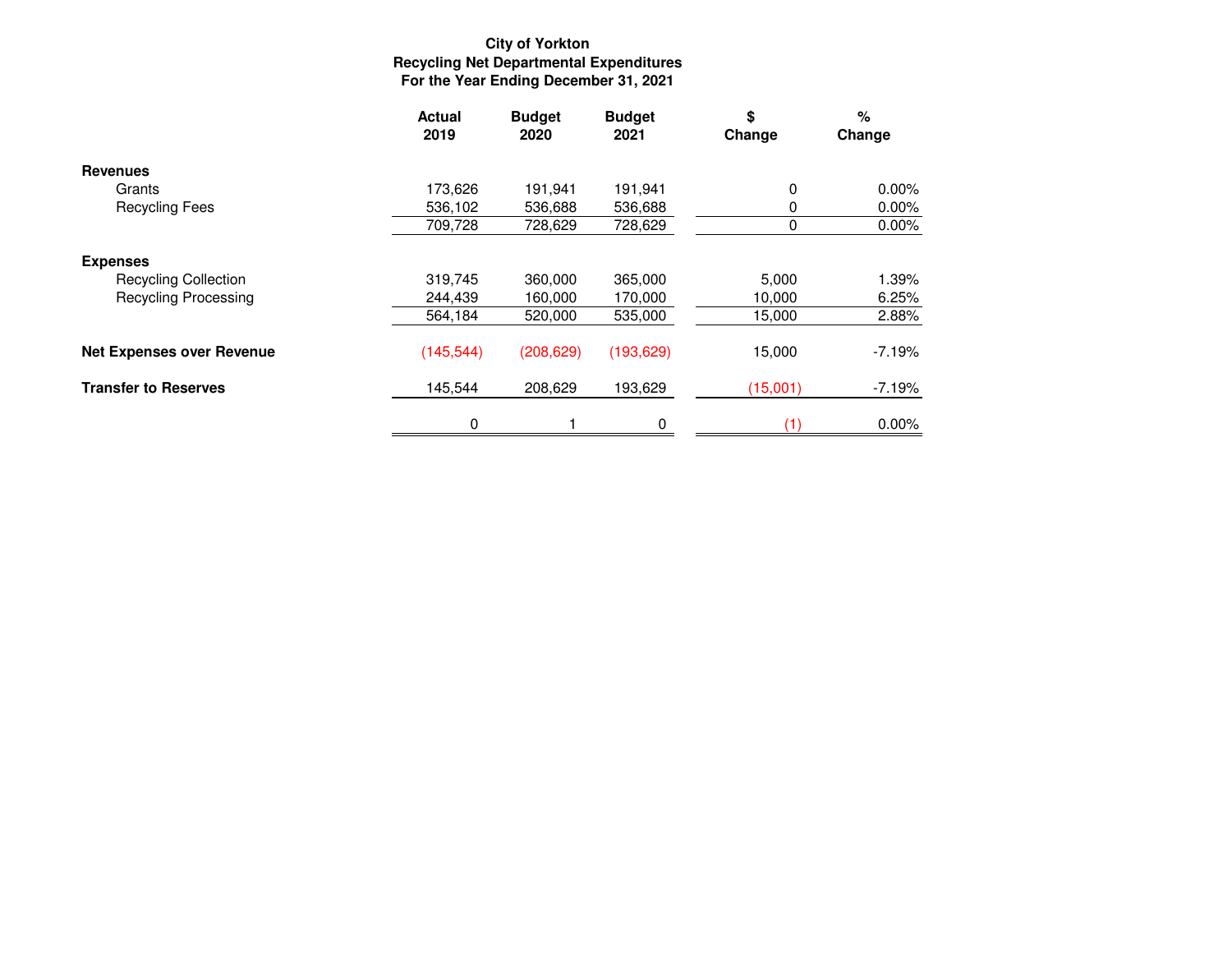# **City of YorktonWater & Sewer Works Net Departmental Expenditures For the Year Ending December 31, 2021**

|                                          | <b>Actual</b><br>2019 | <b>Budget</b><br>2020 | <b>Budget</b><br>2021 | \$<br>Change | %<br>Change |
|------------------------------------------|-----------------------|-----------------------|-----------------------|--------------|-------------|
| <b>Revenues</b>                          |                       |                       |                       |              |             |
| Sale of Water                            | 8,676,715             | 8,613,250             | 9,132,000             | 518,750      | 6.02%       |
| <b>Custom Work</b>                       | 121,397               | 100,000               | 200,000               | 100,000      | 100.00%     |
| Sewer Service / Connection Fees          | 122,487               | 72,000                | 102,000               | 30,000       | 41.67%      |
| Yorkville Utility Board Revenue          | 50,896                | 50,000                | 90,000                | 40,000       | 80.00%      |
|                                          | 8,971,496             | 8,835,250             | 9,524,000             | 688,750      | 7.80%       |
| <b>Expenses</b>                          |                       |                       |                       |              |             |
| Administration                           | 998,460               | 1,143,505             | 1,163,239             | 19,734       | 1.73%       |
| <b>Water Meters</b>                      | 172,046               | 188,653               | 188,020               | (633)        | $-0.34%$    |
| Wells                                    | 247,493               | 295,000               | 294,200               | (800)        | $-0.27%$    |
| Aquifer                                  | 44,384                | 31,000                | 31,000                | 0            | 0.00%       |
| <b>Custom Work</b>                       | (1)                   | 0                     | 0                     | 0            | 0.00%       |
| <b>Distribution System</b>               | 177,019               | 288,377               | 210,200               | (78, 177)    | $-27.11%$   |
| <b>Water Breaks</b>                      | 748,313               | 571,520               | 694,000               | 122,480      | 21.43%      |
| Hydrants                                 | 67,540                | 55,026                | 56,425                | 1,399        | 2.54%       |
| Water Main Replacement                   | 838,856               | 707,690               | 709,600               | 1,910        | 0.27%       |
| Sewer Main Replacement                   | 10,766                | 278,187               | 278,640               | 453          | 0.16%       |
| <b>Water Treatment Plant</b>             | 750,547               | 892,000               | 933,960               | 41,960       | 4.70%       |
| <b>Water Tower</b>                       | 15,939                | 15,900                | 15,900                | 0            | 0.00%       |
| <b>Sewer Treatment Plant</b>             | 1,099,909             | 1,250,500             | 1,283,660             | 33,160       | 2.65%       |
| Sanitary Sewer Maintenance               | 275,650               | 270,035               | 270,000               | (35)         | $-0.01%$    |
| Connections                              | 178,928               | 165,078               | 292,680               | 127,602      | 77.30%      |
| Interest on Long Term Loans              | 147,117               | 116,067               | 81,963                | (34, 104)    | $-29.38%$   |
|                                          | 5,772,965             | 6,268,538             | 6,503,487             | 234,949      | 3.75%       |
| <b>Net Expenses over Revenue</b>         | (3, 198, 530)         | (2,566,712)           | (3,020,513)           | (453, 801)   | 17.68%      |
| <b>Long Term Loan Principal Payments</b> | 741,000               | 772,000               | 803,000               | 31,000       | 4.02%       |
| <b>Transfer to Reserves</b>              | 2,457,529             | 1,794,712             | 2,217,513             | 422,801      | 23.56%      |
|                                          | (1)                   | 0                     | 0                     | 0            | 0.00%       |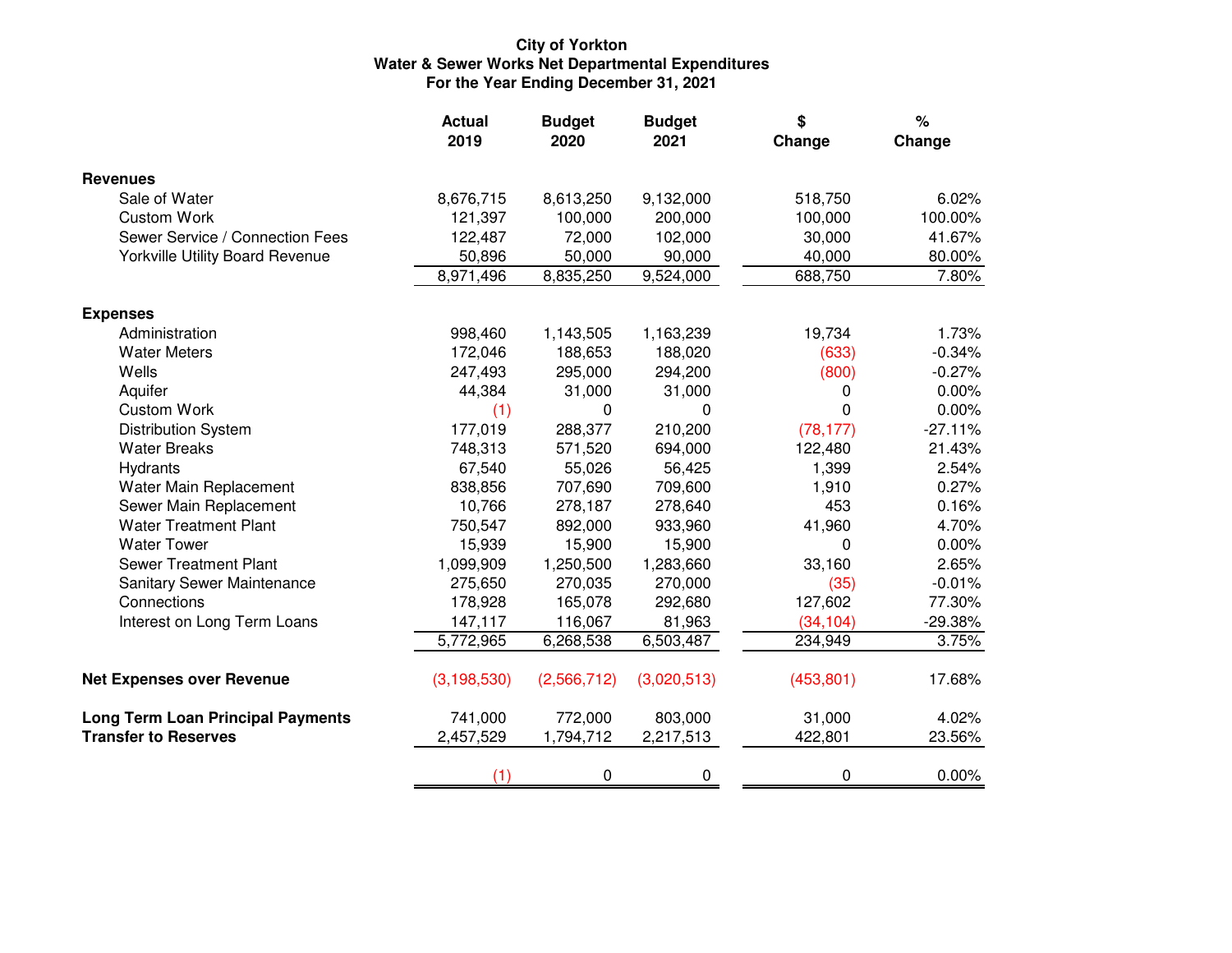|                          | 2021 Capital Budget Projects Rolled Over            |                            |              |                 |                  |              |                      | 2021 Tax Dollars towards Capital Budget |                | 4,390,000 |
|--------------------------|-----------------------------------------------------|----------------------------|--------------|-----------------|------------------|--------------|----------------------|-----------------------------------------|----------------|-----------|
| <b>Rollover Projects</b> |                                                     |                            | <b>Total</b> | From            | Grants/          | <b>Trade</b> | <b>External</b>      | <b>Other Funds/</b>                     | <b>Capital</b> |           |
| <b>Dept</b>              | <b>Project Description</b>                          |                            | Cost         | <b>Reserves</b> | <b>Donations</b> | <b>Value</b> | <b>Loan Proceeds</b> | <b>Land Sales</b>                       | <b>Budget</b>  |           |
| Administration           | <b>Records Retention Software</b>                   | \$                         | 50,000       | (50,000)        |                  |              |                      |                                         |                |           |
|                          | Beautification - North Side of Smith Street, Dracup |                            |              |                 |                  |              |                      |                                         |                |           |
| <b>CDPR</b>              | to 7th                                              | \$                         | 40,000       | (40,000)        |                  |              |                      |                                         |                |           |
| <b>CDPR</b>              | Pathway - Knights of Columbus                       |                            | 68,000       | (68,000)        |                  |              |                      |                                         |                |           |
|                          | Heritage Heights Park Improvements (transit shelter |                            |              |                 |                  |              |                      |                                         |                |           |
| <b>CDPR</b>              | pad)                                                | $\mathfrak{F}$             | 17,541       | (17, 541)       |                  |              |                      |                                         |                |           |
| <b>CDPR</b>              | Pathway - Dracup: Collacott Extension               | $\boldsymbol{\mathsf{\$}}$ | 33,061       | (33,061)        |                  |              |                      |                                         |                |           |
| <b>CDPR</b>              | Pathway - Silver Heights                            | \$                         | 167,000      | (167,000)       |                  |              |                      |                                         | $\overline{0}$ |           |
|                          | Lions Ball Diamond Electrical and Backstop          |                            |              |                 |                  |              |                      |                                         |                |           |
| <b>CDPR</b>              | Improvements                                        | \$                         | 33,000       | (33,000)        |                  |              |                      |                                         |                |           |
| <b>CDPR</b>              | Weinmaster Park Rubber Re-surfacing                 |                            | 50,000       | (50,000)        |                  |              |                      |                                         | $\overline{0}$ |           |
| <b>CDPR</b>              | Logan Green Tree Planting Program                   |                            | 25,000       | (25,000)        |                  |              |                      |                                         |                |           |
| Deer Park                | Deer Park Equipment - Mower                         |                            | 43,265       | (43, 265)       |                  |              |                      |                                         |                |           |
| Deer Park                | <b>Fuel Tank Replacement</b>                        |                            | 9,000        | (9,000)         |                  |              |                      |                                         |                |           |
| Deer Park                | Deer Park - On-Course Culverts                      | \$                         | 18,628       | (18, 628)       |                  |              |                      |                                         |                |           |
| Deer Park                | <b>Irrigation Upgrades</b>                          | \$                         | 13,978       | (13, 978)       |                  |              |                      |                                         |                |           |
|                          | Revitalization East, Hwy 9/Broadway - SW/SE         |                            |              |                 |                  |              |                      |                                         |                |           |
| Ec Dev                   | Quadrants                                           | $\boldsymbol{\mathsf{S}}$  | 900,000      | (750,000)       | (150,000)        |              |                      |                                         |                |           |
|                          | Broadway Street West - Highway #10 Project with     |                            |              |                 |                  |              |                      |                                         |                |           |
| Engineering              | <b>Provincial Government</b>                        |                            | 376,805      | (376, 805)      |                  |              |                      |                                         |                |           |
|                          | Rail Line Fencing (Between Skate Park & Western     |                            |              |                 |                  |              |                      |                                         |                |           |
| Engineering              | Grocer)                                             | $\mathcal{L}$              | 30,000       | (10,000)        | (20,000)         |              |                      |                                         |                |           |
|                          | Paving Gravel Roads - York Road East (Mayhew to     |                            |              |                 |                  |              |                      |                                         |                |           |
| Engineering              | <b>Whitesand Drive)</b>                             | $\boldsymbol{\mathsf{\$}}$ | 168,316      | (168, 316)      |                  |              |                      |                                         |                |           |
|                          |                                                     |                            |              |                 |                  |              |                      |                                         |                |           |
| Engineering              | Paving Highway 9 South Service Road (Humpty's)      | $\mathfrak{F}$             | 20,595       | (20, 595)       |                  |              |                      |                                         |                |           |
|                          | Storm sewer relief line from Whitesand Drive to     |                            |              |                 |                  |              |                      |                                         |                |           |
| Engineering              | <b>York Road</b>                                    |                            | 45,722       | (45, 722)       |                  |              |                      |                                         |                |           |
| Engineering              | Queen Street/Hwy 9 Signalization Study              | \$                         | 35,100       | (35, 100)       |                  |              |                      |                                         | $\overline{0}$ |           |
|                          | Traffic Signal Pole Replacement Program -           |                            |              |                 |                  |              |                      |                                         |                |           |
| Engineering              | Broadway and Myrtle Ave                             | \$                         | 350,000      | (350,000)       |                  |              |                      |                                         | $\overline{0}$ |           |
| Engineering              | King Street/Hwy 9 Intersection Signalization        | $\sqrt{2}$                 | 1,500,000    |                 |                  |              |                      | (1,500,000)                             | $\overline{0}$ |           |
|                          | Pedestrian Crossing at West Broadway Tim            |                            |              |                 |                  |              |                      |                                         |                |           |
| Engineering              | Horton's                                            | \$                         | 52,000       | (52,000)        |                  |              |                      |                                         |                |           |
| Engineering              | <b>Timber Bridges Load Ratings</b>                  | $\frac{1}{2}$              | 32,358       | (32, 358)       |                  |              |                      |                                         | $\overline{0}$ |           |

| 4,390,000 |  |  |
|-----------|--|--|
|           |  |  |

# **2021 & 2022 City of Yorkton Capital Budget**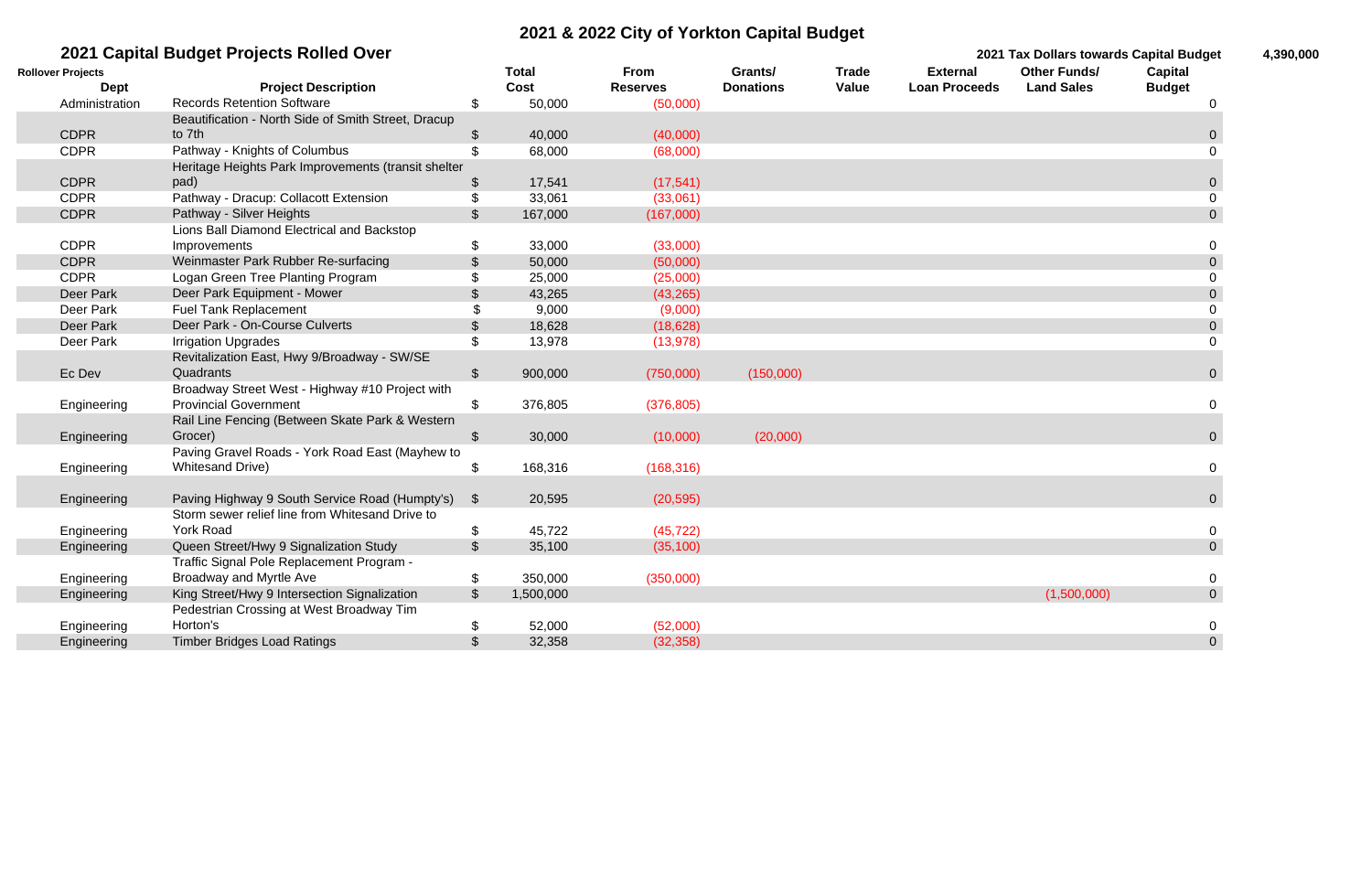# **2021 Capital Budget Projects Rolled Over (continued)**

| <b>Rollover Projects</b> | <u>ZUZT GADILAI DUUYEL I TUJECLS KUITEU OVEI (CONTINUEU)</u> |                           | <b>Total</b> | <b>From</b>     | Grants/          | <b>Trade</b> | <b>External</b>               | <b>Other Funds/</b> | <b>Capital</b> |                |
|--------------------------|--------------------------------------------------------------|---------------------------|--------------|-----------------|------------------|--------------|-------------------------------|---------------------|----------------|----------------|
| <b>Dept</b>              | <b>Project Description</b>                                   |                           | Cost         | <b>Reserves</b> | <b>Donations</b> | <b>Value</b> | <b>Loan Proceeds</b>          | <b>Land Sales</b>   | <b>Budget</b>  |                |
|                          | SaskAbilities Recycling Centre Upgrades: scale,              |                           |              |                 |                  |              |                               |                     |                |                |
| <b>Enviro Services</b>   | building, doors, skidsteer, glass crusher                    | \$                        | 142,778      | (142, 778)      |                  |              |                               |                     |                |                |
| <b>Facilities</b>        | City Hall - Lighting / Council Chambers                      | \$                        | 40,213       | (40, 213)       |                  |              |                               |                     |                | $\overline{0}$ |
| Fire                     | Equipment - Jaws of Life / SCBA Bottles                      |                           | 47,000       | (47,000)        |                  |              |                               |                     |                |                |
| <b>Gallagher Centre</b>  | <b>Convention Centre Sound</b>                               |                           | 39,685       | (39,685)        |                  |              |                               |                     |                | $\overline{0}$ |
| <b>Gallagher Centre</b>  | South Parking Lot Lighting                                   |                           | 23,000       | (23,000)        |                  |              |                               |                     |                |                |
| <b>Gallagher Centre</b>  | <b>Fire Protection Upgrades</b>                              |                           | 40,000       | (40,000)        |                  |              |                               |                     |                | $\overline{0}$ |
| <b>Gallagher Centre</b>  | <b>Waterpark Dehumidification</b>                            |                           | 600,000      | (600,000)       |                  |              |                               |                     |                | $\Omega$       |
| <b>Gallagher Centre</b>  | Demo Old Office (Beer Gardens Shed)                          |                           | 15,000       | (15,000)        |                  |              |                               |                     |                | $\overline{0}$ |
| Landfill                 | <b>Master Plan Landfill</b>                                  |                           | 87,836       | (87, 836)       |                  |              |                               |                     |                | 0              |
| <b>Public Works</b>      | City Operations Centre/Fleet Storage Building/Cold           |                           |              |                 |                  |              |                               |                     |                |                |
|                          | <b>Storage Stockpile Site</b>                                |                           | 17,608,387   | (1, 157, 387)   |                  |              | (14,000,000)                  |                     |                |                |
| <b>Public Works</b>      | Dracup North - Pathway/Lights/Landscaping                    |                           | 158,045      |                 |                  |              | (158, 045)                    |                     |                |                |
| <b>Public Works</b>      | Darlington/Mayhew Reconstruction                             |                           | 4,457,290    | (1,700,520)     |                  |              | (2,756,770)                   |                     |                | $\overline{0}$ |
| Transit                  | <b>Access Transit Bus Replacement</b>                        | \$                        | 100,000      | (100,000)       |                  |              |                               |                     |                | $\overline{0}$ |
|                          | North Sewer System Upgrades (Storm, Sanitary,                |                           |              |                 |                  |              |                               |                     |                |                |
| <b>Waste Water</b>       | Bridges)                                                     | $\boldsymbol{\mathsf{S}}$ | 577,427      | (577, 427)      |                  |              |                               |                     |                | $\overline{0}$ |
| <b>Waste Water</b>       | WPCP Down Stream Study/Master Plan                           |                           | 201,134      | (201, 134)      |                  |              |                               |                     |                | $\Omega$       |
| <b>Water Works</b>       | Well 9 & 10 Improvements                                     |                           | 334,621      | (334, 621)      |                  |              |                               |                     |                | $\overline{0}$ |
| <b>Water Works</b>       | Well #16 - purchase of land                                  |                           | 97,755       | (97, 755)       |                  |              |                               |                     |                | $\Omega$       |
| <b>Water Works</b>       | New Well #13                                                 | $\boldsymbol{\mathsf{S}}$ | 583,200      | (583, 200)      |                  |              |                               |                     |                | $\overline{0}$ |
| <b>Water Works</b>       | Roslyn Ave/Bailey Drive Sewer Replacement                    | \$                        | 143,250      | (143, 250)      |                  |              |                               |                     |                | $\Omega$       |
| <b>Water Works</b>       | <b>YPUB Sewage Meter</b>                                     | $\sqrt[6]{\frac{1}{2}}$   | 191,700      | (191, 700)      |                  |              |                               |                     |                | $\overline{0}$ |
|                          | <b>Water Pollution Control Plant</b>                         |                           |              |                 |                  |              |                               |                     |                |                |
|                          | Expansion Pre-design (Phase 2/5)                             |                           |              |                 |                  |              |                               |                     |                |                |
| <b>Water Works</b>       | Estimated Project Total = \$70,000,000                       |                           | 300,000      | (300,000)       |                  |              |                               |                     |                | $\overline{0}$ |
|                          | <b>Total Rollovers \$</b>                                    |                           | 29,867,690   | (8,831,875)     | (170,000)        |              | (16, 914, 815)<br>$\mathbf 0$ | (1,500,000)         |                | $\mathbf 0$    |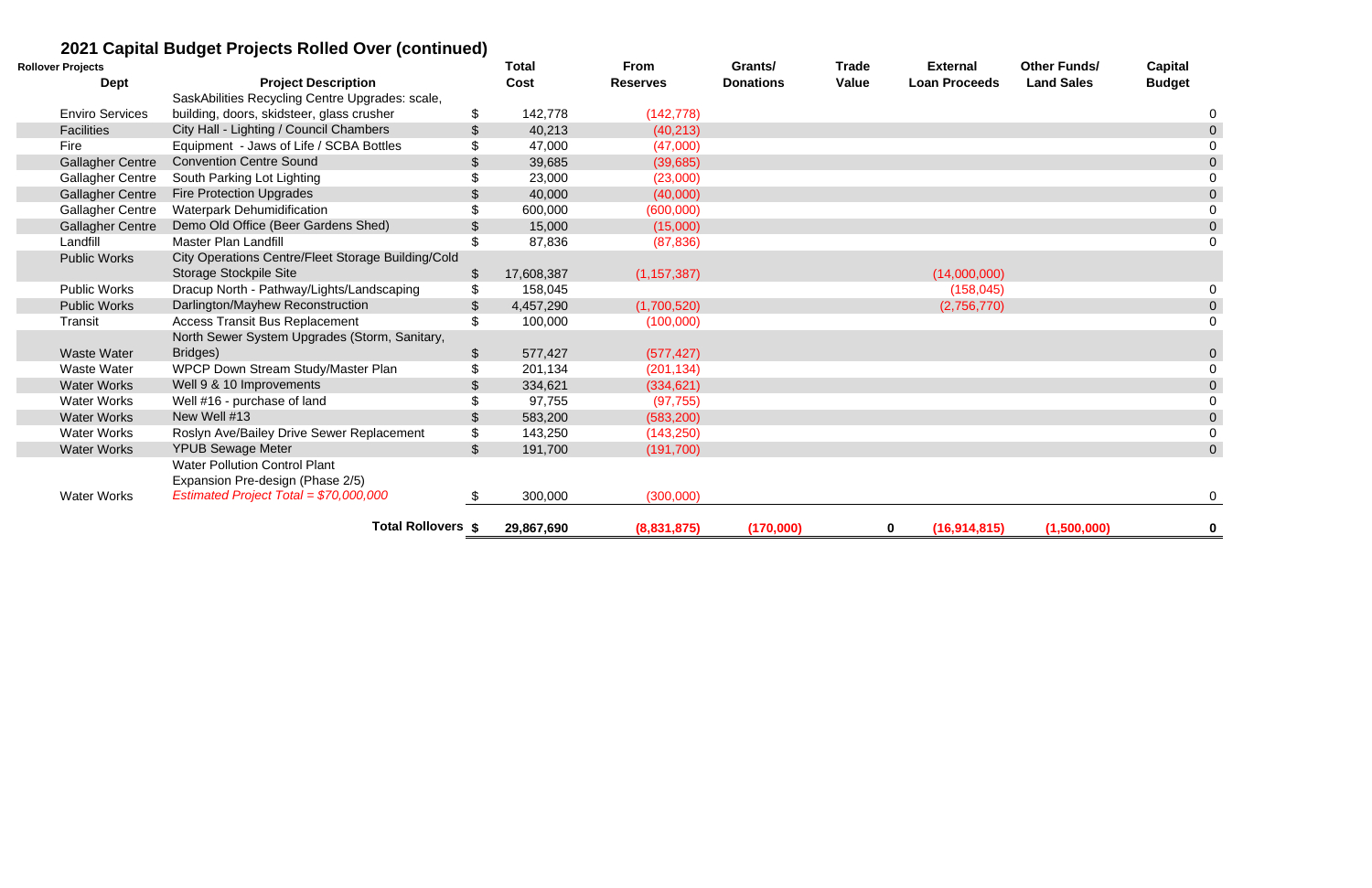# **2021 Capital Budget Projects - Approved in 2020**

|                         | 2021 Capital Budget Projects - Approved in 2020    |                |              |                 |                  |              |                      |                     | 2021           |
|-------------------------|----------------------------------------------------|----------------|--------------|-----------------|------------------|--------------|----------------------|---------------------|----------------|
|                         |                                                    |                | <b>Total</b> | From            | Grants/          | <b>Trade</b> | <b>External</b>      | <b>Other Funds/</b> | <b>Capital</b> |
| <b>Dept</b>             | <b>Project Description</b>                         |                | Cost         | <b>Reserves</b> | <b>Donations</b> | Value        | <b>Loan Proceeds</b> | <b>Land Sales</b>   | <b>Budget</b>  |
|                         | Airport Runway (internal loan re-payment)          |                |              |                 |                  |              |                      |                     |                |
| Airport                 | Balance Remaining = $$765,093.81$                  | \$             | 260,000      |                 |                  |              |                      |                     | 260,000        |
| <b>CDPR</b>             | <b>Wood Chipper</b>                                | \$             | 55,000       | (55,000)        |                  |              |                      |                     | $\Omega$       |
| <b>CDPR</b>             | Outdoor Basketball Courts (Heritage & Knights)     | \$             | 100,000      | (50,000)        |                  |              |                      |                     | 50,000         |
| <b>CDPR</b>             | Cemetary Building - Interior Finishing Work        | \$             | 85,000       |                 |                  |              |                      |                     | 85,000         |
| <b>CDPR</b>             | <b>Library Sewer Line Replacement</b>              | \$             | 30,000       |                 |                  |              |                      |                     | 30,000         |
| <b>CDPR</b>             | Godfrey Dean / Gloria Hayden Window Repairs        | $\frac{1}{2}$  | 40,000       | (40,000)        |                  |              |                      |                     | $\overline{0}$ |
|                         | <b>HVAC Rooftop Replacement Program (Godfrey</b>   |                |              |                 |                  |              |                      |                     |                |
| <b>CDPR</b>             | Dean)                                              | \$             | 50,000       | (50,000)        |                  |              |                      |                     | $\overline{0}$ |
| <b>CDPR</b>             | Gloria Hayden Gym Floor and Lines                  | $\mathcal{L}$  | 25,000       |                 |                  |              |                      |                     | 25,000         |
|                         | Annual Road Allocation (previously unfunded        |                |              |                 |                  |              |                      |                     |                |
| City Wide               | Dracup)                                            | $\mathfrak{F}$ | 1,000,000    |                 |                  |              |                      |                     | 1,000,000      |
|                         | Budget for Maintenance Staff Trailer - Reallocated |                |              |                 |                  |              |                      |                     |                |
| Deer Park               | to Mowers                                          | $\frac{1}{2}$  | 150,000      |                 |                  |              |                      |                     | 150,000        |
| Deer Park               | Irrigation                                         | \$             | 100,000      |                 |                  |              |                      |                     | 100,000        |
|                         | Equipment Purchases - Wheel Loader, Street         |                |              |                 |                  |              |                      |                     |                |
|                         | Sweeper, Half Tons, Track Loader, Command Unit,    |                |              |                 |                  |              |                      |                     |                |
| Fleet                   | Snow Blade, Utility Van, CSO Vehicle               |                | 1,039,000    | (971,000)       |                  | (68,000)     |                      |                     | $\overline{0}$ |
| <b>Gallagher Centre</b> | Grandstand - Reserve Allocation                    | \$             | 39,000       |                 |                  |              |                      |                     | 39,000         |
| <b>Public Works</b>     | Water Meter Replacement Program                    | \$             | 3,500,000    | (3,500,000)     |                  |              |                      |                     | $\Omega$       |
|                         | <b>Residential Reconstruction - Engineering</b>    |                |              |                 |                  |              |                      |                     |                |
| <b>Public Works</b>     | Investigation and Design (Weinmaster)              | \$             | 150,000      |                 |                  |              |                      |                     | 150,000        |
| <b>Public Works</b>     | City Operations Centre/Fleet Storage Building/Cold |                |              |                 |                  |              |                      |                     |                |
|                         | <b>Storage Stockpile Site</b>                      | $\frac{1}{2}$  | 17,608,387   | (1, 157, 387)   |                  |              | (14,000,000)         |                     | 2,451,000      |
| <b>Water Works</b>      | Aquifers (Year 1/3)                                | \$             | 250,000      | (250,000)       |                  |              |                      |                     | $\mathbf 0$    |
|                         | Total Pre-approved 2021 \$                         |                | 24,481,387   | (6,073,387)     | $\mathbf 0$      | (68,000)     | (14,000,000)         | 0                   | 4,340,000      |

| <b>Attachment 3</b> |  |  |  |  |  |  |  |
|---------------------|--|--|--|--|--|--|--|
|---------------------|--|--|--|--|--|--|--|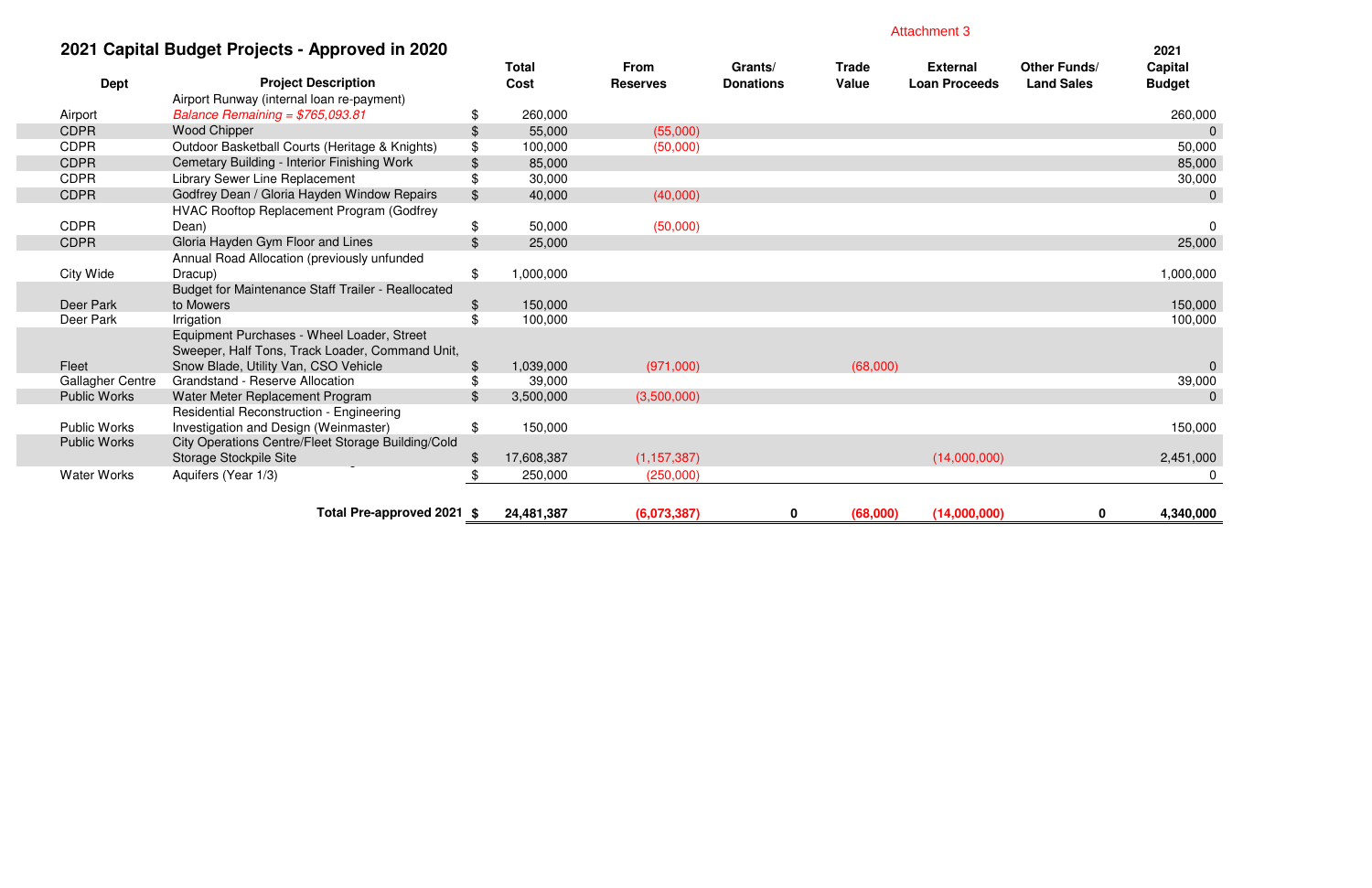# **2021 Capital Budget Projects - Additional - Fully Funded**

 $\mathbb{R}^n$ 

| <b>Dept</b>             | <b>Project Description</b>                                                                    |       | <b>Total</b><br>Cost | <b>From</b><br><b>Reserves</b> | Grants/<br><b>Donations</b> | Trade<br><b>Value</b> | <b>External</b><br><b>Loan Proceeds</b> | <b>Other Funds/</b><br><b>Land Sales</b> | <b>Capital</b><br><b>Budget</b> |  |
|-------------------------|-----------------------------------------------------------------------------------------------|-------|----------------------|--------------------------------|-----------------------------|-----------------------|-----------------------------------------|------------------------------------------|---------------------------------|--|
| Council                 | Yorkton Brick Mill - Project Cost Sharing<br>Logan Green Pathway - King St. to Cemetery (ICIP |       | 300,000              | (300,000)                      |                             |                       |                                         |                                          |                                 |  |
| <b>CDPR</b>             | Application)                                                                                  | \$    | 985,000              | (177,000)                      | (808,000)                   |                       |                                         |                                          |                                 |  |
|                         | Sask Abilities Recycling Centre Improvements -                                                |       |                      |                                |                             |                       |                                         |                                          |                                 |  |
| <b>Enviro Services</b>  | <b>Community Recycling/Compost Drop Off Site</b>                                              | $\$\$ | 100,000              | (100,000)                      |                             |                       |                                         |                                          |                                 |  |
|                         | City Hall Maintenance - LED lights, washroom                                                  |       |                      |                                |                             |                       |                                         |                                          |                                 |  |
| <b>Facilities</b>       | taps/sinks, parkade windows                                                                   |       | 50,000               | (50,000)                       |                             |                       |                                         |                                          |                                 |  |
| Finance/IT              | Storage Area Network (SAN) Upgrades                                                           |       | 65,000               | (65,000)                       |                             |                       |                                         |                                          |                                 |  |
| <b>Gallagher Centre</b> | Grandstand Repairs (Cost-shared)                                                              |       | 600,000              | (300,000)                      | (300,000)                   |                       |                                         |                                          |                                 |  |
| Landfill                | Groundwater Monitoring - 4 new wells                                                          |       | 115,000              | (115,000)                      |                             |                       |                                         |                                          |                                 |  |
| Landfill                | Master Plan - Annual Allocation                                                               |       | 75,000               | (75,000)                       |                             |                       |                                         |                                          |                                 |  |
|                         |                                                                                               |       |                      |                                |                             |                       |                                         |                                          |                                 |  |
| Landfill                | Power/Electrical Upgrade for Soil Conditioning Pad \$                                         |       | 150,000              | (150,000)                      |                             |                       |                                         |                                          |                                 |  |
|                         | Water Well Improvements #9,#16,#17 (Year 1/2)                                                 |       |                      |                                |                             |                       |                                         |                                          |                                 |  |
| <b>Water Works</b>      | Estimated Project Total = \$900,000                                                           |       | 450,000              | (450,000)                      |                             |                       |                                         |                                          |                                 |  |
|                         |                                                                                               |       |                      |                                |                             |                       |                                         |                                          |                                 |  |

# **2021 Capital Budget Projects - Additional Capital or Borrowing**

| <b>Dept</b><br>Deer Park | ÷<br><b>Project Description</b><br>Clubhouse Design                                                               | ັ<br><b>Total</b><br>Cost<br>185,000 | From<br><b>Reserves</b> | Grants/<br><b>Donations</b> | <b>Trade</b><br>Value | <b>External</b><br><b>Loan Proceeds</b> | <b>Other Funds/</b><br><b>Land Sales</b><br>(185,000) | Capital<br><b>Budget</b><br>0 |
|--------------------------|-------------------------------------------------------------------------------------------------------------------|--------------------------------------|-------------------------|-----------------------------|-----------------------|-----------------------------------------|-------------------------------------------------------|-------------------------------|
| Engineering              | York Road Reconstruction (Phase 1/11)<br>Victoria Crossing Design/Land<br>Estimated Project Total = $$17,000,000$ | 521,844                              |                         |                             |                       | (471, 844)                              |                                                       | 50,000                        |
|                          | Total Additions to 2021 \$                                                                                        | 3,596,844                            | (1,782,000)             | (1, 108, 000)               | 0                     | (471, 844)                              | (185,000)                                             | 50,000                        |
|                          | <b>Total 2021 Capital Budget</b>                                                                                  | 28,078,231                           | (7, 855, 387)           | (1, 108, 000)               | (68,000)              | (14, 471, 844)                          | (185,000)                                             | 4,390,000                     |

| Other Funds/<br><b>Land Sales</b> | <b>Capital</b><br><b>Budget</b> |                                  |
|-----------------------------------|---------------------------------|----------------------------------|
|                                   |                                 | 0                                |
|                                   |                                 | 0                                |
|                                   |                                 | 0                                |
|                                   |                                 | 0                                |
|                                   |                                 | $\overline{0}$                   |
|                                   |                                 | $\begin{matrix}0\\0\end{matrix}$ |
|                                   |                                 |                                  |
|                                   |                                 | $\overline{0}$                   |
|                                   |                                 | $\overline{0}$                   |
|                                   |                                 |                                  |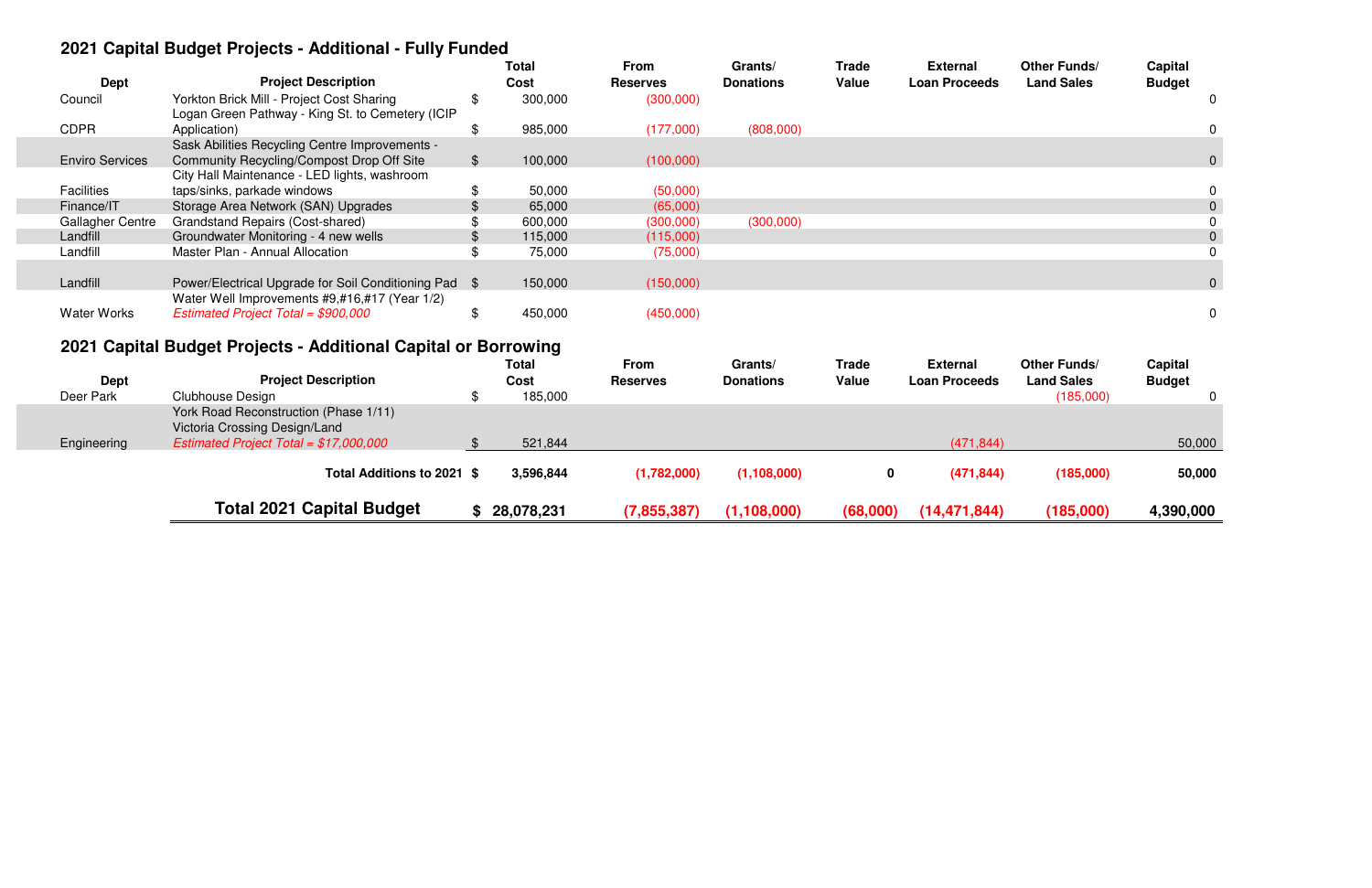#### Attachment 4

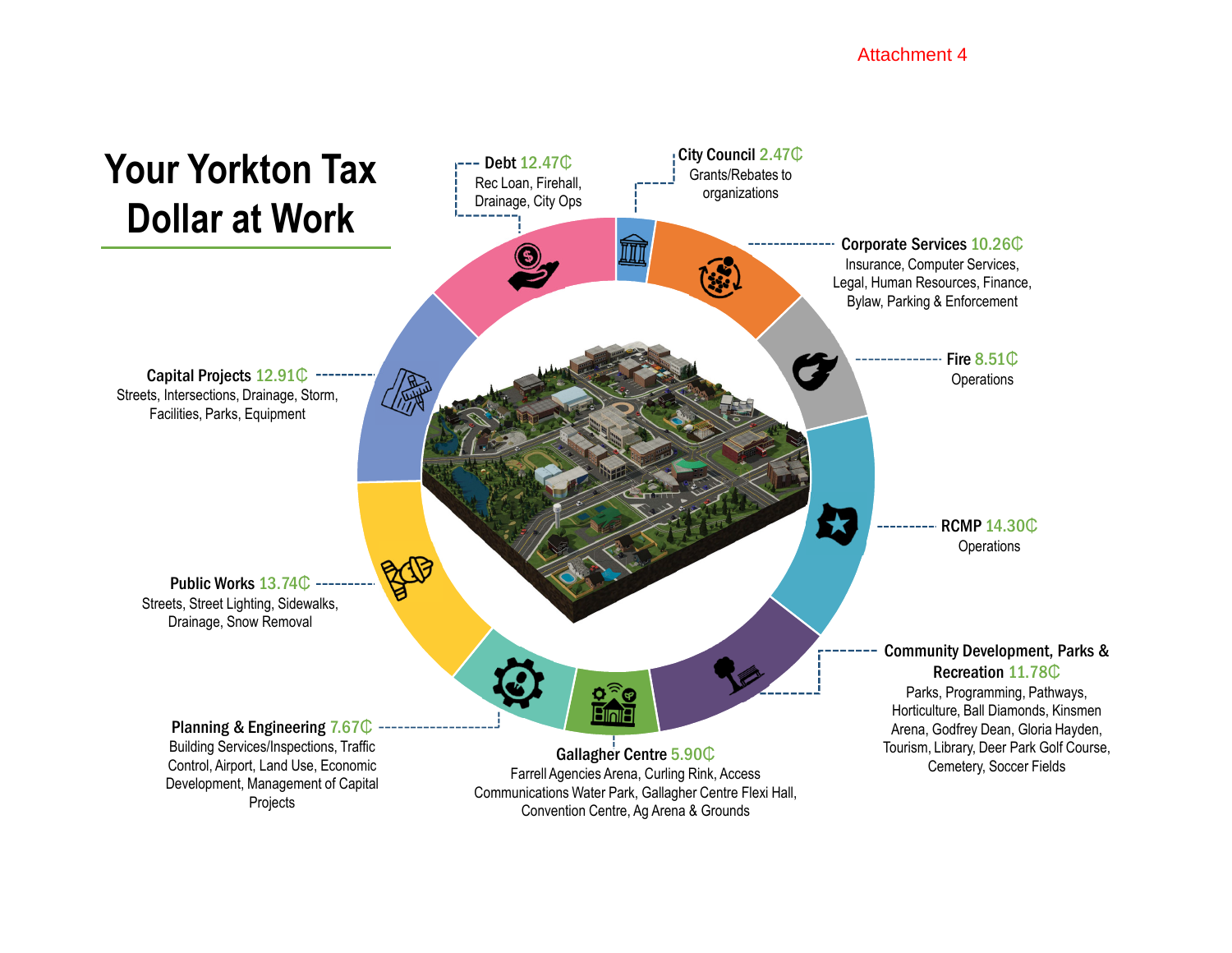

| <b>TITLE: 2022 Capital Budget</b> | DATE OF MEETING: March 29, 2021 |  |  |  |  |  |  |
|-----------------------------------|---------------------------------|--|--|--|--|--|--|
|                                   | REPORT DATE: March 25, 2021     |  |  |  |  |  |  |
| <b>CLEARANCES:</b>                | ATTACHMENTS:                    |  |  |  |  |  |  |
|                                   | 1) 2022 Draft Capital Budget    |  |  |  |  |  |  |
| Written by: Ashley Stradeski      |                                 |  |  |  |  |  |  |
|                                   | <b>Ashley Stradeski</b>         |  |  |  |  |  |  |
| Reviewed by: City Clerk           |                                 |  |  |  |  |  |  |
|                                   | Jessica Matsalla                |  |  |  |  |  |  |
| Approved by: City Manager         |                                 |  |  |  |  |  |  |
|                                   | Lonnie Kaal                     |  |  |  |  |  |  |

# **BACKGROUND**

Capital Budget preparations were begun by the individual departments in September and October of last year, with each submitting its potential capital projects for amalgamation and review. These were compiled, analyzed and weighted for priority through our cooperative process over October and November, and initially brought before Council at the Committee of the Whole meetings on December 7, 2020, and January 18, 2021 to present, discuss, and to seek direction from Council.

Long-term and short term priorities were discussed, and from this we bring forth the proposed 2022 Capital Budget for consideration.

It is important for the City to plan its capital budgets in advance, as project sizes and costs require funding and design to be carefully planned out, with often months of work on engineering and design leading up to the project.

#### **DISCUSSION**

#### **2022 Capital Budget**

Attachment 1 to this report contains the proposed 2022 Capital Budget for Council's consideration.

This 2022 capital budget includes spending of \$4,640,000 which is an increase over 2021's of \$250,000 or a roughly 1% increase to taxation added to the budget in 2022. This will allow more funds to go to infrastructure on an annual basis beginning in 2022, providing \$2.5 million over 10 years.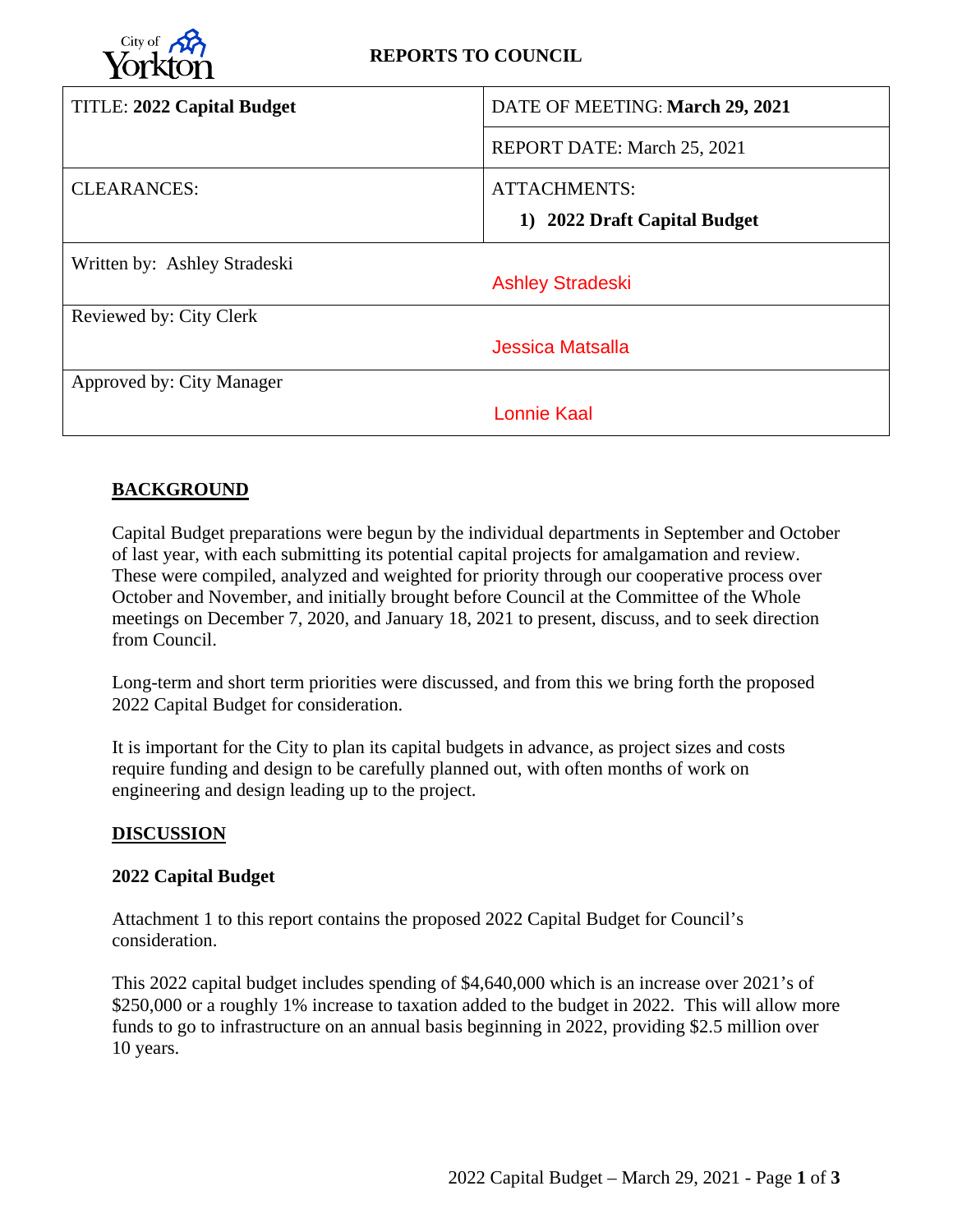The projects included are broken down into project type as follows:



As can be seen from the chart, the vast majority of spending will be in Infrastructure.

Some of the infrastructure projects included in this are:

- Gladstone Avenue Improvements
- Smith Street Improvements Design
- Ball Road Paving
- York Road Reconstruction

I'm pleased to announce that in 2022, the City will begin design towards reconstruction of York Road, with construction set to begin in 2023. There will be two or three years of construction possible on this project. Funding for this project will include \$2.5 million annually out of our capital budgets for the next several years, as the project far exceeds a single year's capital budget. Funding also comes in partnership with the Province via the Urban Highway Connector Program, which will be funding a significant portion of the roadway costs. Various utility lines, storm sewer and drainage work will also take place as part of the project, as it is not efficient to dig up newly constructed roadways in the near future to perform this work then. This will also connect the Victoria drainage ditch to the newly finished North Sanitary Sewer Outfall, which was completed last year.

The next biggest "slice of the pie" goes to Waterworks and Landfill, with upgrades and work including:

- Landfill Operational Master Plan Regional Landfill
- Ground Water Resource Investigation Aquifers
- Water Well Improvements
- Water Pollution Control Plant Design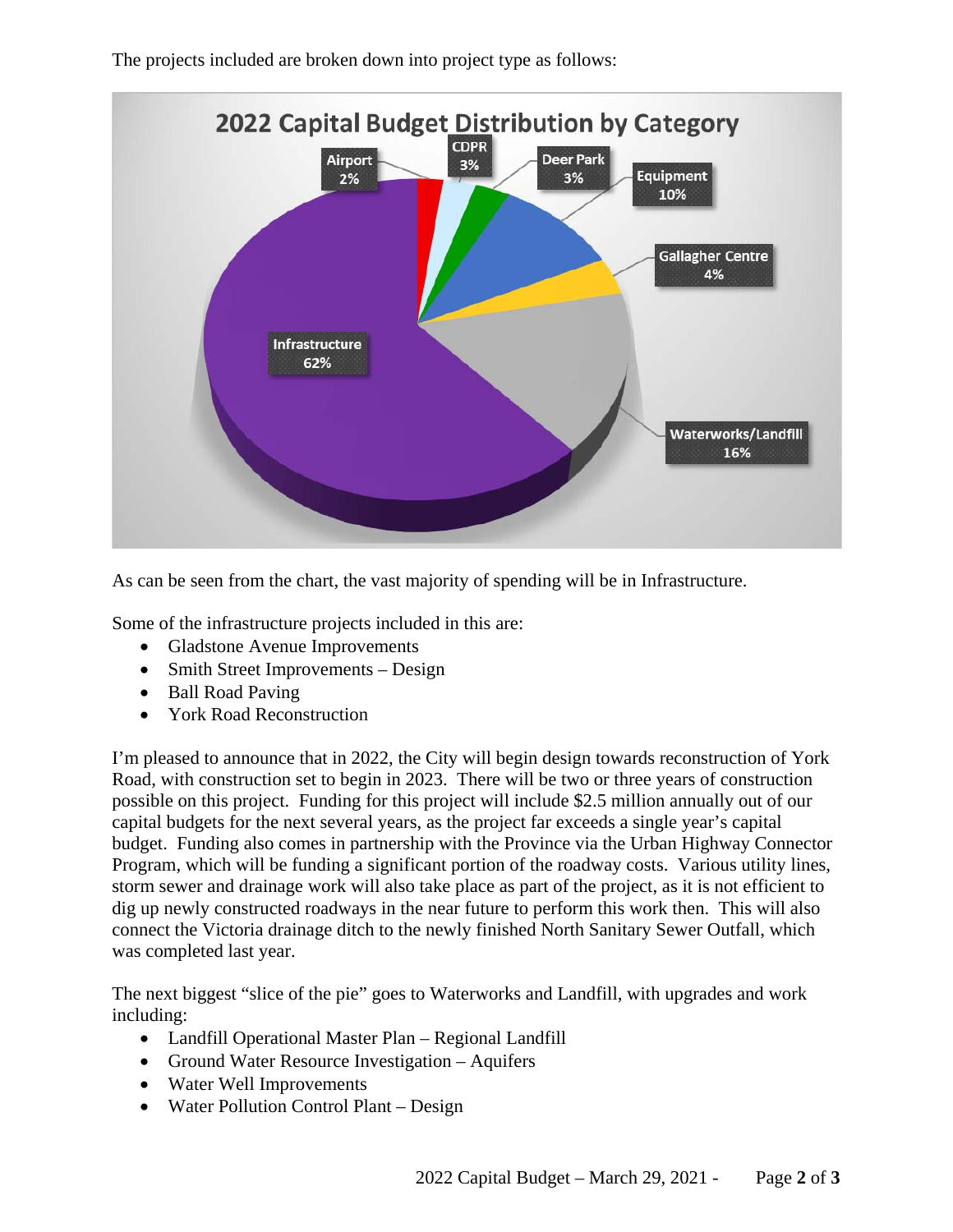These are all ongoing projects that often require years of planning and projecting out what our water usage, requirements, and Landfill needs could be out into the distant future.

Equipment purchases include a replacement wheel loader, backhoe, an Access Transit bus, as well as replacement of a fire engine.

Included in the capital budget are also numerous smaller upgrades to various parks and buildings including the roof at the Gallagher Centre. Deer Park will also be receiving some attention with its mower fleet, irrigation & cart paths.

## **FINANCIAL IMPLICATIONS**

As mentioned previously, this 2022 Capital Budget would require a 1% increase in taxation in 2022 for application towards this budget.

The effect this would have on the average homeowner is in the range of about \$15-\$25 per year, while providing the City with an additional \$250,000 to allocate to the Capital Budget on an annual basis.

## **COMMUNICATIONS**

Typically with our budgets, Council has directed Administration to post the budgets and the budget reports in their entirety to the City's website for public review prior to adopting.

This was done for the 2021 Operating & Capital Budgets.

With regards to our 2022 Capital Budget, as it is a stand-alone budget (not attached to an operating budget) and due to the fact that if approved it would be posted to the website for public review for the remainder of the year, Administration is comfortable recommending that if Council is ready to adopt this budget they could do so now. As the budget will be posted 9 months prior to 2022, that would allow plenty of time for feedback and discussion while allowing Administration to begin planning and preliminary design on some of the larger projects, namely York Road.

#### **OPTIONS**

- 1. That Council adopt the 2022 Capital Budget as presented.
- 2. That Council direct Administration to publish the 2022 Capital Budget report in its entirety on the City's website for public review, and further that Administration bring a subsequent budget report to the April 26, 2021 Council Meeting for adoption.
- 3. Other direction as Council deems appropriate.

#### **RECOMMENDATION**

#### **That Council adopt the 2022 Capital Budget as presented.**